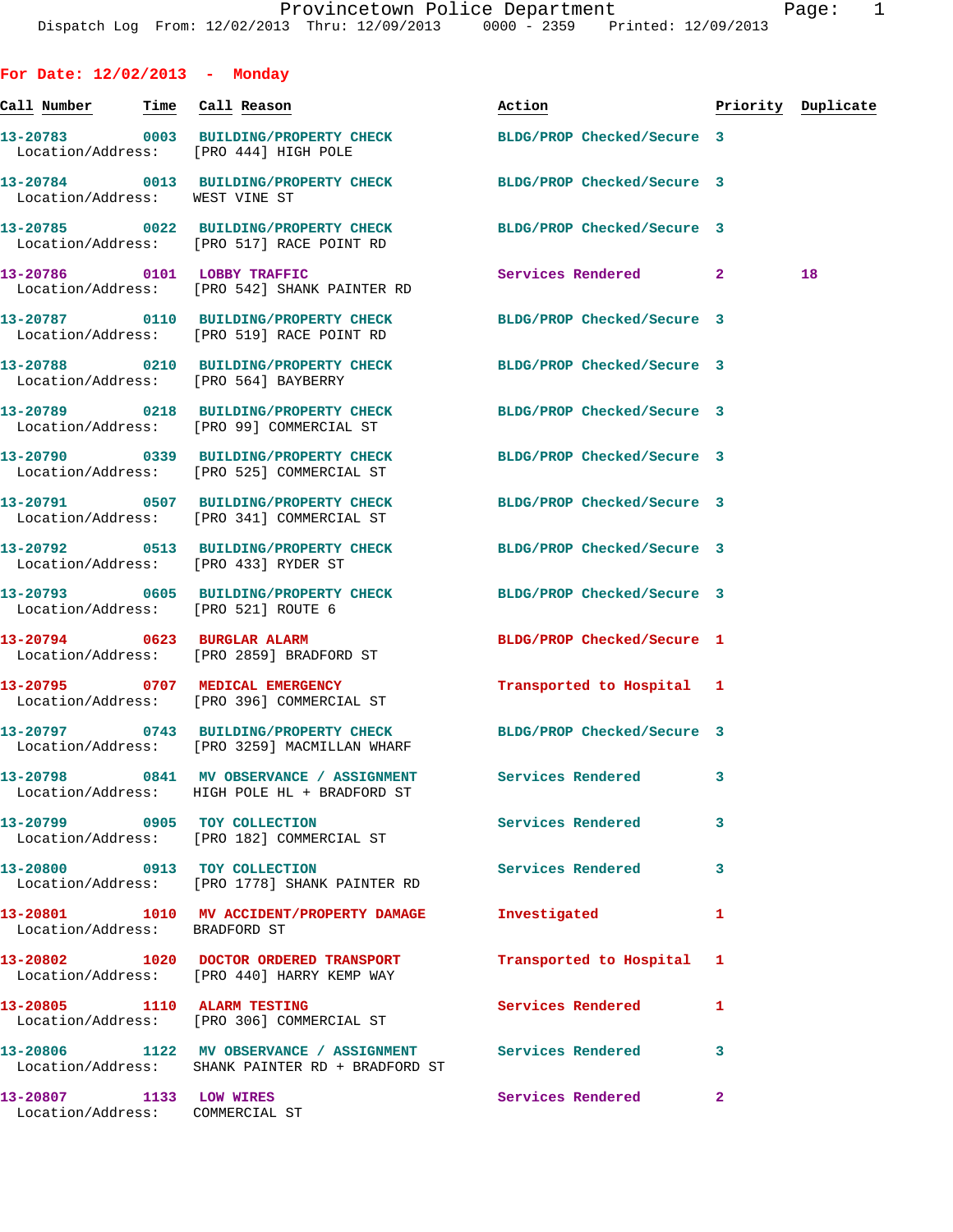|                                                              | Provincetown Police Department<br>Dispatch Log From: 12/02/2013 Thru: 12/09/2013 0000 - 2359 Printed: 12/09/2013 |                            |                |
|--------------------------------------------------------------|------------------------------------------------------------------------------------------------------------------|----------------------------|----------------|
|                                                              | 13-20808 1200 SERVE SUMMONS<br>Location/Address: [PRO 542] SHANK PAINTER RD                                      | <b>Services Rendered</b>   | 3              |
| Location: ROUTE 6 I/B                                        | 13-20809 1232 MV OBSERVANCE / ASSIGNMENT Services Rendered                                                       |                            | 3              |
|                                                              | 13-20810 1242 LOST GREEN WALLET<br>Location/Address: [PRO 542] SHANK PAINTER RD                                  | Services Rendered          | 3              |
| 13-20811 1243 MV STOP<br>Location/Address: [PRO 521] ROUTE 6 |                                                                                                                  | No Action Required         | 3              |
|                                                              | 13-20812 1344 PARK, WALK & TALK<br>Location/Address: [PRO 488] MAYFLOWER AVE                                     | <b>Services Rendered</b>   | $\overline{a}$ |
|                                                              | 13-20813 1408 LOST WALLET<br>Location/Address: [PRO 526] RYDER ST EXT                                            | Services Rendered          | 3              |
|                                                              | 13-20814 1455 BUILDING/PROPERTY CHECK<br>Location/Address: [PRO 1783] FRANKLIN ST                                | BLDG/PROP Checked/Secure 3 |                |
|                                                              | 13-20815 1504 MV OBSERVANCE / ASSIGNMENT<br>Location/Address: BRADFORD ST + HOWLAND ST                           | Services Rendered          | 3              |
|                                                              | 13-20816 1509 MV STOP/VERBAL 89/9<br>Location/Address: BRADFORD ST + MILLER HILL RD                              | <b>VERBAL WARNING</b>      | 3              |
|                                                              | 13-20817 1556 BUILDING/PROPERTY CHECK<br>Location/Address: [PRO 106] COMMERCIAL ST                               | BLDG/PROP Checked/Secure 3 |                |
|                                                              | 13-20818 1558 MV STOP/VERBAL 90/20<br>Location/Address: BRADFORD ST + PLEASANT ST                                | <b>VERBAL WARNING</b>      | 3              |
| 13-20819 1640 ASSIST CITIZEN<br>Location/Address: ROUTE 6    |                                                                                                                  | Services Rendered          | 3              |
|                                                              | 13-20820 1645 BUILDING/PROPERTY CHECK<br>Location/Address: [PRO 519] RACE POINT RD                               | BLDG/PROP Checked/Secure 3 |                |
|                                                              | 13-20821 1713 B & E BURGLARY<br>Location/Address: [PRO 2504] SHIPS WAY RD                                        | <b>Services Rendered</b>   | $\overline{2}$ |
|                                                              | 13-20822 1749 PROP CHECK REQUEST<br>Location/Address: [PRO 338] SHANK PAINTER RD                                 | <b>Services Rendered</b>   |                |
| 13-20823 1751 FOLLOW UP                                      | Location/Address: [PRO 2504] SHIPS WAY RD                                                                        | Services Rendered          | $\overline{a}$ |
| Location/Address: [PRO 3259] MACMILLAN                       | 13-20824 1815 BUILDING/PROPERTY CHECK                                                                            | BLDG/PROP Checked/Secure 3 |                |
|                                                              | 13-20825 1838 BUILDING/PROPERTY CHECK<br>Location/Address: [PRO 182] COMMERCIAL ST                               | BLDG/PROP Checked/Secure 3 |                |
| Location/Address: [PRO 444] HIGH POLE                        | 13-20826 1910 BUILDING/PROPERTY CHECK                                                                            | BLDG/PROP Checked/Secure 3 |                |
|                                                              | 13-20827 1950 MV OBSERVANCE / ASSIGNMENT Services Rendered<br>Location/Address: BRADFORD ST + COTTAGE ST         |                            | 3              |
|                                                              | 13-20828 2016 BUILDING/PROPERTY CHECK<br>Location/Address: [PRO 306] COMMERCIAL ST                               | BLDG/PROP Checked/Secure 3 |                |
| Location/Address: ROUTE 6                                    |                                                                                                                  |                            | 3              |
|                                                              | 13-20830 2059 BUILDING/PROPERTY CHECK<br>Location/Address: [PRO 2483] COMMERCIAL ST                              | BLDG/PROP Checked/Secure 3 |                |
|                                                              | 13-20831 2156 BUILDING/PROPERTY CHECK                                                                            | BLDG/PROP Checked/Secure 3 |                |

Location/Address: [PRO 175] COMMERCIAL ST

Page:  $2$ <br>13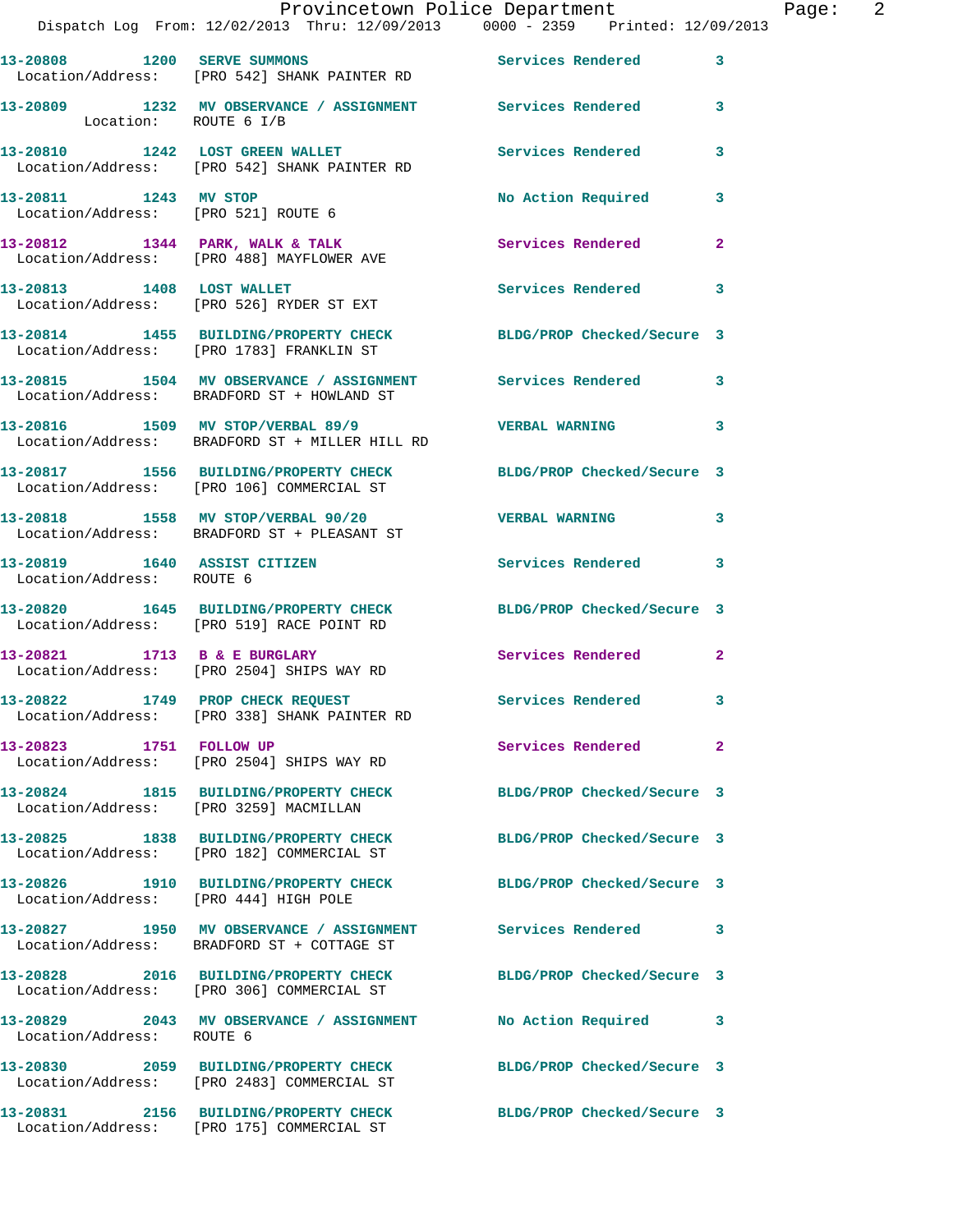|                                        | 13-20832 2251 BUILDING/PROPERTY CHECK BLDG/PROP Checked/Secure 3<br>Location/Address: [PRO 2] ALDEN ST          |                            |                |    |
|----------------------------------------|-----------------------------------------------------------------------------------------------------------------|----------------------------|----------------|----|
|                                        | 13-20833 2309 BUILDING/PROPERTY CHECK Services Rendered<br>Location/Address: [PRO 175] COMMERCIAL ST            |                            | 3              |    |
|                                        | 13-20834 2324 BUILDING/PROPERTY CHECK BLDG/PROP Checked/Secure 3<br>Location/Address: [PRO 341] COMMERCIAL ST   |                            |                |    |
|                                        | 13-20835 2333 MV STOP/VERBAL 90/7 VERBAL WARNING<br>Location/Address: [PRO 37] BRADFORD ST                      |                            | 3              |    |
|                                        | 13-20836 2343 BUILDING/PROPERTY CHECK BLDG/PROP Checked/Secure 3<br>Location/Address: [PRO 530] SHANKPAINTER RD |                            |                |    |
|                                        | 13-20837 2345 BUILDING/PROPERTY CHECK BLDG/PROP Checked/Secure 3<br>Location/Address: [PRO 2539] RYDER ST       |                            |                |    |
|                                        | 13-20839 2357 BUILDING/PROPERTY CHECK Services Rendered<br>Location/Address: [PRO 521] ROUTE 6                  |                            | 3              |    |
| For Date: $12/03/2013$ - Tuesday       |                                                                                                                 |                            |                |    |
|                                        | 13-20838 0001 MV OBSERVANCE / ASSIGNMENT Services Rendered<br>Location/Address: [PRO 2577] BRADFORD ST          |                            | 3              |    |
| Location/Address: [PRO 433] RYDER ST   | 13-20840 0022 BUILDING/PROPERTY CHECK BLDG/PROP Checked/Secure 3                                                |                            |                |    |
|                                        | 13-20841 0037 MV OBSERVANCE / ASSIGNMENT BLDG/PROP Checked/Secure 3<br>Location/Address: [PRO 2577] BRADFORD ST |                            |                |    |
| 13-20842 0054 911 GENERAL              | Location/Address: [PRO 542] SHANK PAINTER RD                                                                    | Services Rendered 1        |                |    |
| Location/Address: [PRO 2904] W VINE ST | 13-20843 0107 BUILDING/PROPERTY CHECK BLDG/PROP Checked/Secure 3                                                |                            |                |    |
|                                        | 13-20844 0112 BUILDING/PROPERTY CHECK Services Rendered 3<br>Location/Address: [PRO 391] COMMERCIAL ST          |                            |                |    |
| Location/Address: [PRO 512] PRINCE ST  | 13-20845 0126 BUILDING/PROPERTY CHECK BLDG/PROP Checked/Secure 3                                                |                            |                |    |
| 13-20846                               | 0150 BUILDING/PROPERTY CHECK<br>Location/Address: [PRO 545] SHANKPAINTER RD                                     | BLDG/PROP Checked/Secure 3 |                |    |
|                                        | 13-20847 0216 BUILDING/PROPERTY CHECK<br>Location/Address: [PRO 72] PROVINCELANDS RD                            | BLDG/PROP Checked/Secure 3 |                |    |
| 13-20848 0332 LOBBY TRAFFIC            | Location/Address: [PRO 542] SHANK PAINTER RD                                                                    | Services Rendered          | $\mathbf{2}$   | 21 |
| 13-20849 0407 SUSPICIOUS M/V           | Location/Address: [PRO 395] COMMERCIAL ST                                                                       | <b>Services Rendered</b>   | $\overline{a}$ |    |
|                                        | 13-20850 0430 BUILDING/PROPERTY CHECK<br>Location/Address: [PRO 3256] COMMERCIAL ST                             | BLDG/PROP Checked/Secure 3 |                |    |
|                                        | 13-20851 0445 BUILDING/PROPERTY CHECK<br>Location/Address: [PRO 3430] COMMERCIAL ST                             | BLDG/PROP Checked/Secure 3 |                |    |
|                                        | 13-20852 0445 BUILDING/PROPERTY CHECK<br>Location/Address: [PRO 525] COMMERCIAL ST                              | BLDG/PROP Checked/Secure 3 |                |    |
|                                        | 13-20853 0446 BUILDING/PROPERTY CHECK<br>Location/Address: [PRO 395] COMMERCIAL ST                              | BLDG/PROP Checked/Secure 3 |                |    |
|                                        |                                                                                                                 |                            |                |    |

**13-20854 0453 BUILDING/PROPERTY CHECK BLDG/PROP Checked/Secure 3**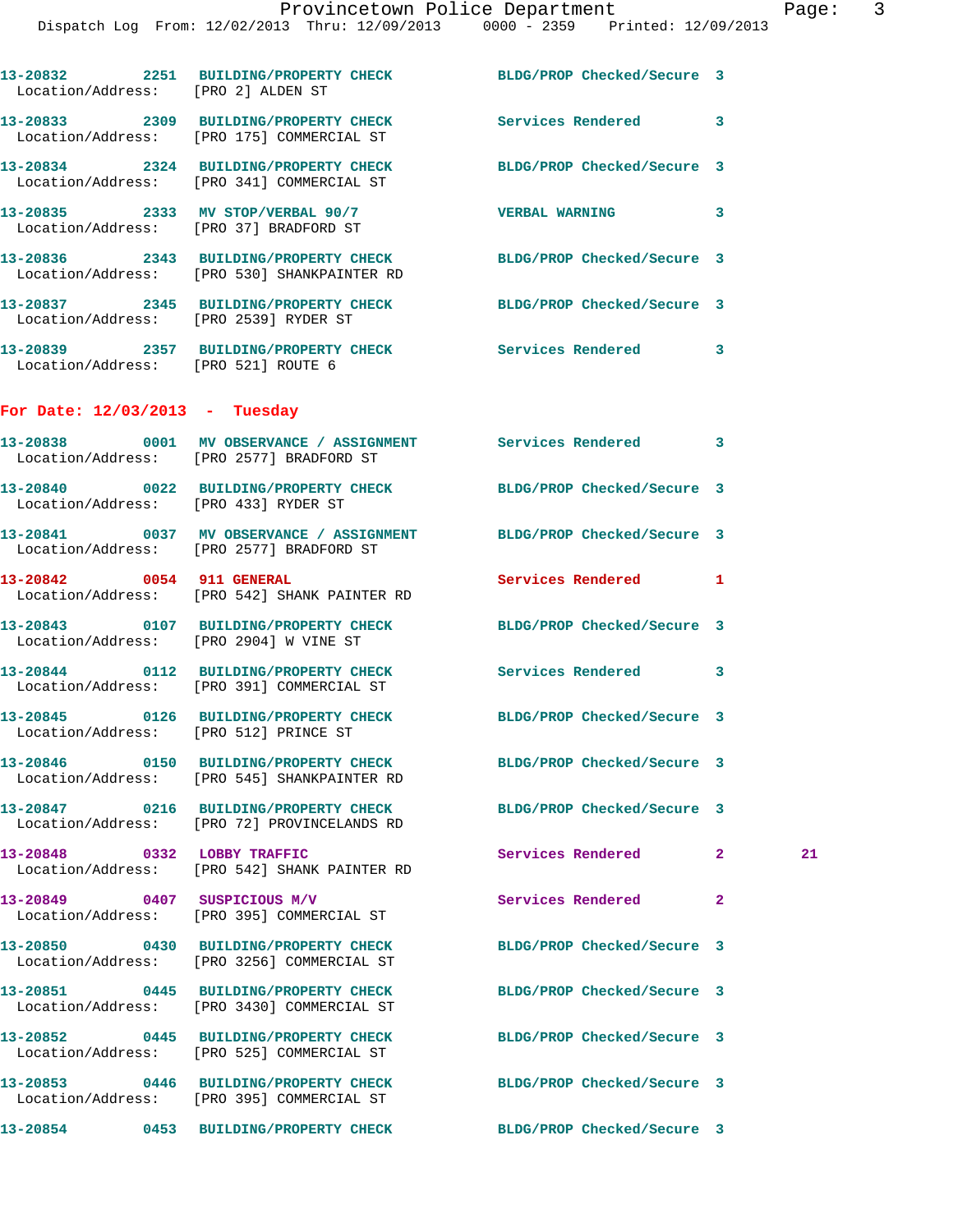|                                                                       | Provincetown Police Department<br>Dispatch Log From: 12/02/2013 Thru: 12/09/2013 0000 - 2359 Printed: 12/09/2013 |                            |                |
|-----------------------------------------------------------------------|------------------------------------------------------------------------------------------------------------------|----------------------------|----------------|
|                                                                       | Location/Address: [PRO 1952] COMMERCIAL ST                                                                       |                            |                |
|                                                                       | 13-20855 0507 BUILDING/PROPERTY CHECK<br>Location/Address: [PRO 2490] PROVINCELANDS RD                           | <b>Services Rendered</b>   | 3              |
|                                                                       | 13-20856 0612 BUILDING/PROPERTY CHECK<br>Location/Address: [PRO 306] COMMERCIAL ST                               | BLDG/PROP Checked/Secure 3 |                |
| 13-20857 0641 DEAD COYOTE                                             | Location/Address: [PRO 1054] PILGRIM HEIGHTS RD                                                                  | Services Rendered          | $\overline{a}$ |
|                                                                       | 13-20858 0752 BUILDING/PROPERTY CHECK<br>Location/Address: [PRO 2898] JEROME SMITH RD                            | BLDG/PROP Checked/Secure 3 |                |
| Location/Address: SHANK PAINTER RD                                    | 13-20859 0754 MV OBSERVANCE / ASSIGNMENT Services Rendered                                                       |                            | 3              |
| 13-20860 0816 OFF AT SCHOOL<br>Location/Address: [PRO 569] WINSLOW ST |                                                                                                                  | <b>Services Rendered</b>   | 3              |
| Location/Address: [PRO 3287] ROUTE 6                                  | 13-20861 0820 BUILDING/PROPERTY CHECK                                                                            | BLDG/PROP Checked/Secure 3 |                |
|                                                                       | 13-20862 0910 BUILDING/PROPERTY CHECK<br>Location/Address: [PRO 3259] MACMILLAN                                  | BLDG/PROP Checked/Secure 3 |                |
|                                                                       | 13-20863 0915 BUILDING/PROPERTY CHECK<br>Location/Address: [PRO 2500] COMMERCIAL ST                              | BLDG/PROP Checked/Secure 3 |                |
|                                                                       | 13-20864 0924 ALARM - GENERAL<br>Location/Address: [PRO 515] RACE POINT RD                                       | Services Rendered          | 1              |
| 13-20866 0947 WIRES DOWN                                              | Location/Address: [PRO 3767] BRADFORD ST                                                                         | Services Rendered          | 2              |
| Location/Address: [PRO 571] ALDEN ST                                  | 13-20867 1013 BUILDING/PROPERTY CHECK                                                                            | BLDG/PROP Checked/Secure 3 |                |
| 13-20868 1017 ASSIST CITIZEN                                          | Location/Address: [PRO 3632] COMMERCIAL ST                                                                       | <b>Services Rendered</b>   | 3              |
|                                                                       | 13-20869 1032 BUILDING/PROPERTY CHECK<br>Location/Address: [PRO 2494] BRADFORD ST                                | BLDG/PROP Checked/Secure 3 |                |
|                                                                       | 13-20870 1050 ASSIST SILVER CLOUD<br>Location/Address: [PRO 58] BRADFORD ST                                      | <b>Services Rendered</b>   | 3              |
| 13-20872 1125 PICK UP TOYS                                            | Location/Address: [PRO 3296] SHANK PAINTER RD                                                                    | Services Rendered          | 3              |
|                                                                       | 13-20873 1131 LOST HONDA SCOOOTER<br>Location/Address: [PRO 1992] COMMERCIAL ST                                  | Services Rendered          | 3              |
|                                                                       | 13-20874 1205 MV OBSERVANCE / ASSIGNMENT Services Rendered<br>Location/Address: SHANK PAINTER RD + BRADFORD ST   |                            | 3              |
| Location/Address: [PRO 94] BRADFORD ST                                | 13-20875 1322 MV OBSERVANCE / ASSIGNMENT BLDG/PROP Checked/Secure 3                                              |                            |                |
|                                                                       | 13-20876 1328 CRUISER ESCORT<br>Location/Address: [PRO 396] COMMERCIAL ST                                        | Services Rendered          | 2              |
|                                                                       | 13-20877 1348 BUILDING/PROPERTY CHECK<br>Location/Address: [PRO 2206] COMMERCIAL ST                              | BLDG/PROP Checked/Secure 3 |                |
| Location/Address: [PRO 2521] ROUTE 6                                  | 13-20878 1402 ASSIST AGENCY / MUTUAL AID Services Rendered                                                       |                            | 3              |
|                                                                       | 13-20879 1427 BUILDING/PROPERTY CHECK<br>Location/Address: [PRO 3317] CEMETERY RD                                | BLDG/PROP Checked/Secure 3 |                |

Page: 4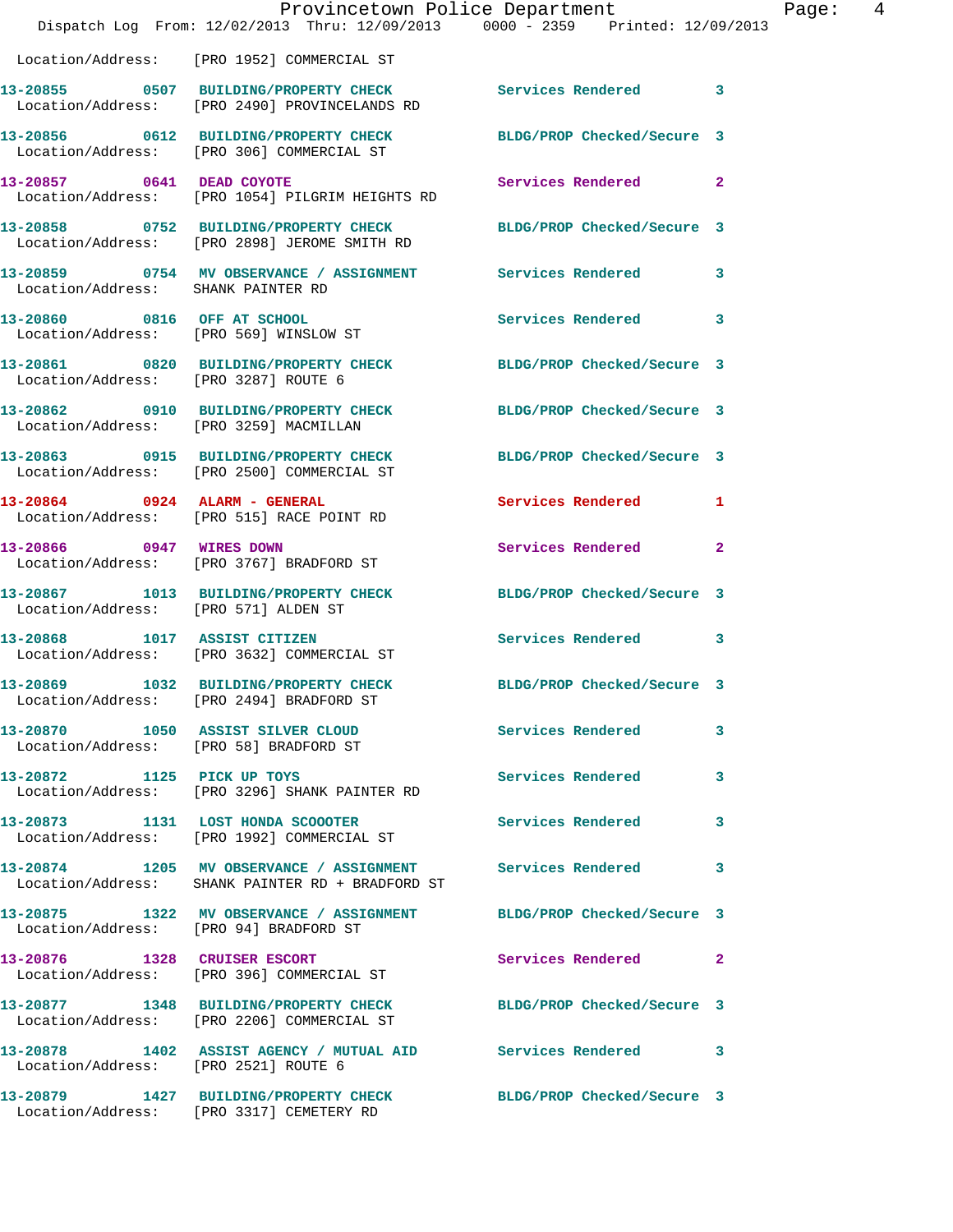## Provincetown Police Department Page: 5 Dispatch Log From: 12/02/2013 Thru: 12/09/2013 0000 - 2359 Printed: 12/09/2013

**13-20880 1435 ALARM - GENERAL False Alarm 1**  Location/Address: [PRO 346] COMMERCIAL ST **13-20881 1541 PARK, WALK & TALK Services Rendered 2**  Location/Address: [PRO 3296] SHANKPAINTER RD

**13-20882 1545 MV STOP/VERBAL 90/20 VERBAL WARNING 3**  Location/Address: ROUTE 6 + CONWELL ST

**13-20883 1556 MV OBSERVANCE / ASSIGNMENT Services Rendered 3**  Location/Address: BRADFORD ST + HOWLAND ST

**13-20885 1622 ASSIST USCG Services Rendered 3**  Location/Address: [PRO 396] COMMERCIAL ST

**13-20886 1625 MACKEREL BURIED IN YARD Services Rendered 3**  Location/Address: [PRO 349] COMMERCIAL ST

**13-20887 1642 BUILDING/PROPERTY CHECK BLDG/PROP Checked/Secure 3**  Location/Address: [PRO 2483] COMMERCIAL ST

**13-20888 1646 MV OBSERVANCE / ASSIGNMENT Services Rendered 3**  Location/Address: [PRO 2521] ROUTE 6

**13-20889 1731 BUILDING/PROPERTY CHECK BLDG/PROP Checked/Secure 3**  Location/Address: [PRO 444] HIGH POLE

**13-20890 1744 BUILDING/PROPERTY CHECK BLDG/PROP Checked/Secure 3**  Location/Address: [PRO 182] COMMERCIAL ST

**13-20891 1849 MV STOP/VERBAL 90/17 VERBAL WARNING 3**  Location/Address: [PRO 711] BRADFORD ST

**13-20892 1858 PARK, WALK & TALK Services Rendered 2**  Location/Address: BRADFORD ST EXT

**13-20893 1938 BUILDING/PROPERTY CHECK BLDG/PROP Checked/Secure 3**  Location/Address: [PRO 1783] FRANKLIN ST

**13-20895 2123 BUILDING/PROPERTY CHECK BLDG/PROP Checked/Secure 3**  Location/Address: [PRO 2206] COMMERCIAL ST

**13-20896 2133 BUILDING/PROPERTY CHECK BLDG/PROP Checked/Secure 3**  Location/Address: [PRO 530] SHANKPAINTER RD

**13-20897 2350 BUILDING/PROPERTY CHECK BLDG/PROP Checked/Secure 3**  Location/Address: [PRO 99] COMMERCIAL ST

## **For Date: 12/04/2013 - Wednesday**

|                                        | Location/Address: [PRO 1778] SHANKPAINTER RD                                        | BLDG/PROP Checked/Secure 3 |              |
|----------------------------------------|-------------------------------------------------------------------------------------|----------------------------|--------------|
|                                        | Location/Address: [PRO 2483] COMMERCIAL ST                                          | Services Rendered          | $\mathbf{3}$ |
|                                        | Location/Address: [PRO 3296] SHANKPAINTER RD                                        | BLDG/PROP Checked/Secure 3 |              |
|                                        | Location/Address: [PRO 2490] PROVINCELANDS RD                                       | <b>Services Rendered</b>   | $\mathbf{3}$ |
| Location/Address: [PRO 3259] MACMILLAN |                                                                                     | Services Rendered          | 3            |
| Location/Address:                      | [PRO 338] SHANKPAINTER RD                                                           | Services Rendered          | 3            |
| Location/Address:                      | 13-20904 0109 MV OBSERVANCE / ASSIGNMENT Services Rendered<br>[PRO 595] BRADFORD ST |                            | 3            |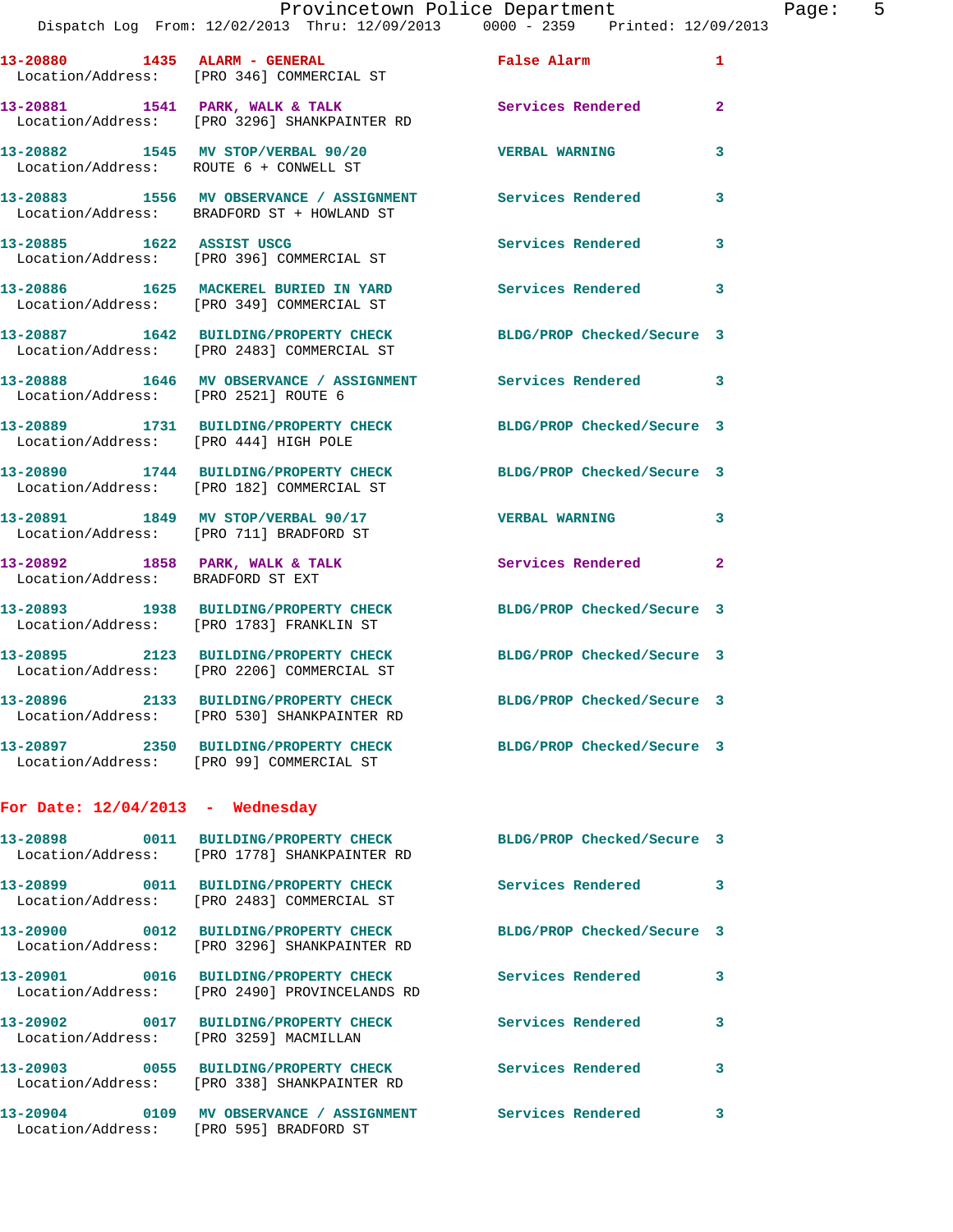|                                                                      | 13-20905 0146 BUILDING/PROPERTY CHECK Services Rendered 3<br>Location/Address: [PRO 391] COMMERCIAL ST         |                            |              |    |
|----------------------------------------------------------------------|----------------------------------------------------------------------------------------------------------------|----------------------------|--------------|----|
|                                                                      | 13-20906 0227 BUILDING/PROPERTY CHECK BLDG/PROP Checked/Secure 3<br>Location/Address: [PRO 517] RACE POINT RD  |                            |              |    |
|                                                                      | 13-20908 0358 LOBBY TRAFFIC<br>Location/Address: [PRO 542] SHANK PAINTER RD                                    | Services Rendered 2        |              | 13 |
|                                                                      | 13-20909 0448 BUILDING/PROPERTY CHECK Services Rendered<br>Location/Address: [PRO 2898] JEROME SMITH RD        |                            | 3            |    |
| Location/Address: [PRO 564] BAYBERRY                                 | 13-20910 0451 BUILDING/PROPERTY CHECK Services Rendered 3                                                      |                            |              |    |
|                                                                      | 13-20911 0516 BUILDING/PROPERTY CHECK<br>Location/Address: [PRO 1783] FRANKLIN ST                              | BLDG/PROP Checked/Secure 3 |              |    |
|                                                                      | 13-20912 0524 MV OBSERVANCE / ASSIGNMENT Services Rendered 3<br>Location/Address: [PRO 2513] ROUTE 6           |                            |              |    |
|                                                                      | 13-20913 0602 BUILDING/PROPERTY CHECK<br>Location/Address: [PRO 525] COMMERCIAL ST                             | BLDG/PROP Checked/Secure 3 |              |    |
|                                                                      | 13-20914 0731 BUILDING/PROPERTY CHECK<br>Location/Address: [PRO 2898] JEROME SMITH RD                          | BLDG/PROP Checked/Secure 3 |              |    |
|                                                                      | 13-20915 0735 MV COMPLAINT<br>Location/Address: [PRO 690] ATWOOD AVE                                           | No Action Required 2       |              |    |
|                                                                      | 13-20916 0753 DOLPHIN OFF BEACH<br>Location/Address: [PRO 350] COMMERCIAL ST                                   | No Action Required         | $\mathbf{2}$ |    |
|                                                                      | 13-20917 0828 MEDICAL EMERGENCY<br>Location/Address: [PRO 1402] NELSON AVE                                     | Transported to Hospital 1  |              |    |
|                                                                      | 13-20919 0855 BUILDING/PROPERTY CHECK<br>Location/Address: [PRO 2500] COMMERCIAL ST                            | BLDG/PROP Checked/Secure 3 |              |    |
|                                                                      | 13-20920 0858 BUILDING/PROPERTY CHECK BLDG/PROP Checked/Secure 3<br>Location/Address: [PRO 2500] COMMERCIAL ST |                            |              |    |
| Location/Address: SHANK PAINTER RD                                   | 13-20921 0909 MV OBSERVANCE / ASSIGNMENT No Action Required 3                                                  |                            |              |    |
| 13-20922 0910 FOLLOW UP                                              | Location/Address: [PRO 2989] COMMERCIAL ST                                                                     | <b>GONE ON ARRIVAL</b>     | 2            |    |
|                                                                      | 13-20923 0919 PARK, WALK & TALK<br>Location/Address: [PRO 3735] COMMERCIAL ST                                  | No Action Required 2       |              |    |
|                                                                      | 13-20924 1005 BUILDING/PROPERTY CHECK<br>Location/Address: [PRO 3318] CEMETERY RD                              | BLDG/PROP Checked/Secure 3 |              |    |
|                                                                      | 13-20925 1030 BUILDING/PROPERTY CHECK BLDG/PROP Checked/Secure 3<br>Location/Address: [PRO 3259] MACMILLAN     |                            |              |    |
|                                                                      | 13-20926 1034 LOST GOLD WEDDING RING Services Rendered 3<br>Location/Address: [PRO 542] SHANK PAINTER RD       |                            |              |    |
|                                                                      | 13-20927 1048 PARK, WALK & TALK 1988 Services Rendered<br>Location: [PRO 3431] LOPES SQUARE                    |                            | $\mathbf{2}$ |    |
| Location/Address: COMMERCIAL ST                                      | 13-20928 1104 ASSIST AGENCY / MUTUAL AID Services Rendered                                                     |                            | 3            |    |
| 13-20929 1145 RACOON IN YARD<br>Location/Address: [PRO 507] PEARL ST |                                                                                                                | SPOKEN TO                  | 2            |    |

**13-20930 1233 MV OBSERVANCE / ASSIGNMENT Could Not Locate 3**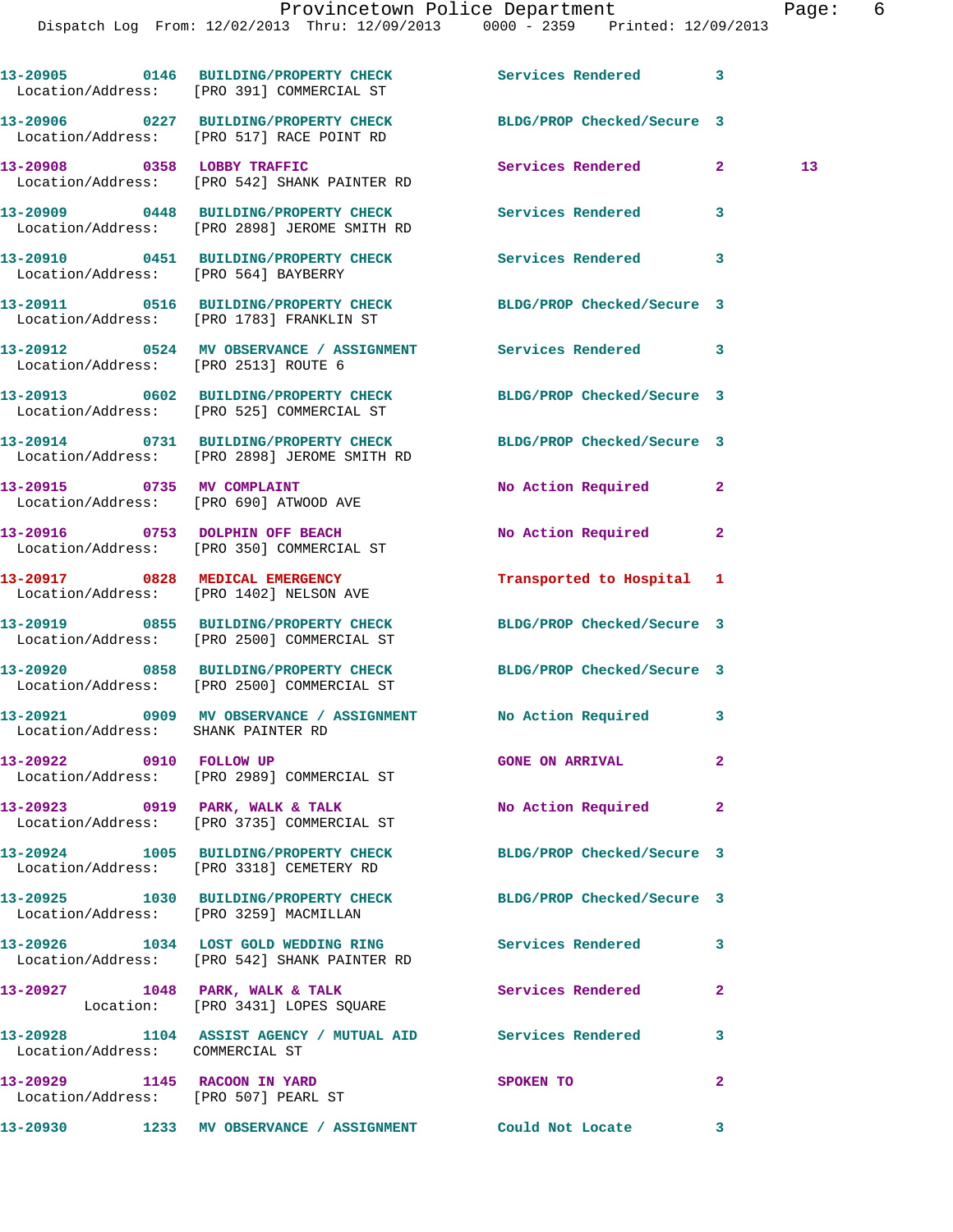|                                                                | Dispatch Log From: 12/02/2013 Thru: 12/09/2013 0000 - 2359 Printed: 12/09/2013                                     | Provincetown Police Department |              | Page: | 7 |
|----------------------------------------------------------------|--------------------------------------------------------------------------------------------------------------------|--------------------------------|--------------|-------|---|
| Location/Address: ROUTE 6 + SNAIL RD                           |                                                                                                                    |                                |              |       |   |
| 13-20931 1256 MV STOP<br>Location/Address: SNAIL RD            |                                                                                                                    | <b>VERBAL WARNING</b>          | 3            |       |   |
|                                                                | 13-20932 1417 SERVE SUMMONS<br>Location/Address: [PRO 3458] COMMERCIAL ST                                          | <b>GONE ON ARRIVAL</b>         | 3            |       |   |
| Location/Address: [PRO 3287] ROUTE 6                           | 13-20933 1420 BUILDING/PROPERTY CHECK BLDG/PROP Checked/Secure 3                                                   |                                |              |       |   |
|                                                                | 13-20934 1437 BUILDING/PROPERTY CHECK BLDG/PROP Checked/Secure 3<br>Location/Address: [PRO 3317] CEMETERY RD       |                                |              |       |   |
|                                                                | 13-20935 1612 PARKING COMPLAINT / GENERAL Citation/Warning Issued 3<br>Location/Address: [PRO 175] COMMERCIAL ST   |                                |              |       |   |
|                                                                | 13-20936   1641   BUILDING/PROPERTY CHECK   BLDG/PROP Checked/Secure   3<br>Location/Address: [PRO 3259] MACMILLAN |                                |              |       |   |
|                                                                | 13-20943 1700 SERVE RESTRAINING ORDER<br>Location/Address: [PRO 2362] BRADFORD ST                                  | <b>GONE ON ARRIVAL</b>         | $\mathbf{2}$ |       |   |
|                                                                | 13-20937 1707 MEDICAL EMERGENCY<br>Location/Address: [PRO 1161] WINSLOW ST                                         | Transported to Hospital 1      |              |       |   |
| 13-20939 1731 LARCENY                                          | Location/Address: [PRO 1192] COMMERCIAL ST                                                                         | Investigated                   | $\mathbf{2}$ |       |   |
| Location/Address: [PRO 433] RYDER ST                           | 13-20940 1818 BUILDING/PROPERTY CHECK BLDG/PROP Checked/Secure 3                                                   |                                |              |       |   |
|                                                                | 13-20941 1940 BUILDING/PROPERTY CHECK<br>Location/Address: [PRO 1778] SHANKPAINTER RD                              | BLDG/PROP Checked/Secure 3     |              |       |   |
| 13-20942 2018 SERVE SUMMONS<br>Location/Address: COMMERCIAL ST |                                                                                                                    | <b>GONE ON ARRIVAL</b>         | 3            |       |   |
|                                                                | 13-20944 2033 BUILDING/PROPERTY CHECK BLDG/PROP Checked/Secure 3<br>Location/Address: [PRO 306] COMMERCIAL ST      |                                |              |       |   |
|                                                                | 13-20945 2204 BUILDING/PROPERTY CHECK BLDG/PROP Checked/Secure 3<br>Location/Address: [PRO 2] ALDEN ST             |                                |              |       |   |
| 13-20946 2215 MV STOP                                          | Location/Address: ALLERTON ST + BRADFORD ST                                                                        | <b>VERBAL WARNING</b>          | 3            |       |   |
|                                                                | 13-20947 2359 BUILDING/PROPERTY CHECK Services Rendered<br>Location/Address: [PRO 2494] BRADFORD ST                |                                | 3            |       |   |
| For Date: $12/05/2013$ - Thursday                              |                                                                                                                    |                                |              |       |   |
|                                                                | 13-20948 0001 PARK, WALK & TALK<br>Location/Address: [PRO 105] COMMERCIAL ST                                       | Services Rendered              | $\mathbf{2}$ |       |   |
| 13-20949 0002 LOBBY TRAFFIC                                    | Location/Address: [PRO 542] SHANK PAINTER RD                                                                       | Services Rendered              | $\mathbf{2}$ | 22    |   |
|                                                                | 13-20951 0016 BUS PARKED IN TAXI SPOT<br>Location/Address: [PRO 526] RYDER ST EXT                                  | No Action Required             | $\mathbf{2}$ |       |   |
|                                                                | 13-20950 0019 BUILDING/PROPERTY CHECK<br>Location/Address: [PRO 2490] PROVINCELANDS RD                             | Services Rendered              | 3            |       |   |
|                                                                | 13-20952 0021 BUILDING/PROPERTY CHECK Services Rendered<br>Location/Address: [PRO 2493] BRADFORD ST                |                                | 3            |       |   |
| Location/Address: [PRO 444] HIGH POLE                          | 13-20953 0030 BUILDING/PROPERTY CHECK                                                                              | BLDG/PROP Checked/Secure 3     |              |       |   |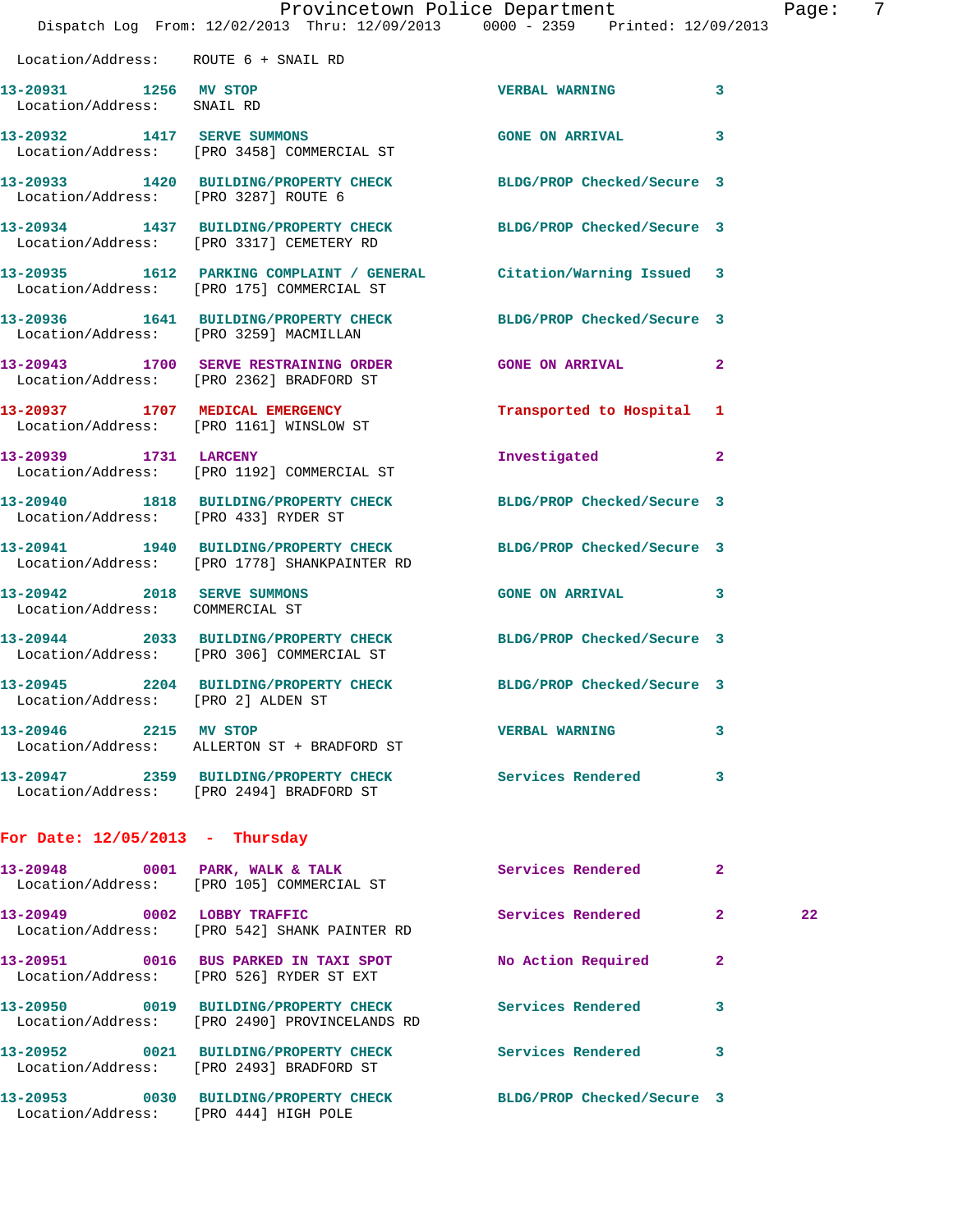|                       | I LOVINCCCOWN LOILCC DOPULCHION<br>Dispatch Log From: 12/02/2013 Thru: 12/09/2013 0000 - 2359 Printed: 12/09/2013 |                            |                |
|-----------------------|-------------------------------------------------------------------------------------------------------------------|----------------------------|----------------|
|                       | 13-20958 0044 911 CALL INTERCEPT NOTICE Services Rendered<br>Location/Address: [PRO 542] SHANK PAINTER RD         |                            | 1              |
|                       | 13-20954 0046 BUILDING/PROPERTY CHECK<br>Location/Address: [PRO 1989] COMMERCIAL ST                               | BLDG/PROP Checked/Secure 3 |                |
|                       | 13-20955 0101 BUILDING/PROPERTY CHECK<br>Location/Address: [PRO 3318] CEMETERY RD                                 | <b>Services Rendered</b>   | 3              |
|                       | 13-20956 0102 BUILDING/PROPERTY CHECK<br>Location/Address: [PRO 3317] CEMETERY RD                                 | <b>Services Rendered</b>   | 3              |
|                       | 13-20957 0120 MV/OPEN TRUNK<br>Location/Address: [PRO 1502] BRADFORD ST                                           | Services Rendered          | 2              |
|                       | 13-20959 0131 ABANDONED BIKES<br>Location/Address: [PRO 1502] BRADFORD ST                                         | <b>No Action Required</b>  | $\overline{a}$ |
|                       | 13-20960 0208 BUILDING/PROPERTY CHECK<br>Location/Address: [PRO 2499] RACE POINT RD                               | <b>Services Rendered</b>   | 3              |
|                       | 13-20961 0211 BUILDING/PROPERTY CHECK Services Rendered<br>Location/Address: [PRO 2898] JEROME SMITH RD           |                            | 3              |
|                       | 13-20962 0432 BUILDING/PROPERTY CHECK<br>Location/Address: [PRO 2492] WINSLOW ST                                  | <b>Services Rendered</b>   | 3              |
|                       | 13-20963 0436 BUILDING/PROPERTY CHECK Services Rendered<br>Location/Address: [PRO 338] SHANKPAINTER RD            |                            | 3              |
|                       | 13-20964 0510 BUILDING/PROPERTY CHECK<br>Location/Address: [PRO 391] COMMERCIAL ST                                | <b>Services Rendered</b>   | 3              |
|                       | 13-20965 0518 BUILDING/PROPERTY CHECK<br>Location/Address: [PRO 521] ROUTE 6                                      | Services Rendered          | 3              |
|                       | 13-20966 0534 BUILDING/PROPERTY CHECK<br>Location/Address: [PRO 1646] WINSLOW ST                                  | BLDG/PROP Checked/Secure 3 |                |
|                       | 13-20967 0540 BUILDING/PROPERTY CHECK<br>Location/Address: [PRO 447] JEROME SMITH RD                              | BLDG/PROP Checked/Secure 3 |                |
|                       | 13-20969 0548 MV OBSERVANCE / ASSIGNMENT Services Rendered 3<br>Location/Address: [PRO 447] JEROME SMITH RD       |                            |                |
|                       | 13-20968 0549 VERBAL STOP SIGN<br>Location/Address: SHANK PAINTER RD + PROVINCE RD                                | <b>VERBAL WARNING</b>      | 3              |
|                       | 13-20970 0607 VERBAL STOP SIGN<br>Location/Address: [PRO 2490] PROVINCELANDS RD                                   | <b>VERBAL WARNING</b>      | 3              |
|                       | 13-20971 0619 BUILDING/PROPERTY CHECK BLDG/PROP Checked/Secure 3<br>Location/Address: [PRO 521] ROUTE 6           |                            |                |
|                       | 13-20972 0713 E911 CLEANING<br>Location/Address: [PRO 542] SHANK PAINTER RD                                       | No Action Required         | 1              |
|                       | 13-20974 0817 ASSIST CITIZEN<br>Location/Address: [PRO 569] WINSLOW ST                                            | Services Rendered          | 3              |
|                       | 13-20975 0821 BUILDING/PROPERTY CHECK BLDG/PROP Checked/Secure 3<br>Location/Address: [PRO 3287] ROUTE 6          |                            |                |
|                       | 13-20976 0900 BUILDING/PROPERTY CHECK BLDG/PROP Checked/Secure 3<br>Location/Address: [PRO 3317] CEMETERY RD      |                            |                |
|                       | 13-20977 0913 BUILDING/PROPERTY CHECK<br>Location/Address: [PRO 2500] COMMERCIAL ST                               | BLDG/PROP Checked/Secure 3 |                |
| 13-20978 0924 MV STOP |                                                                                                                   | <b>VERBAL WARNING</b>      | 3              |

Location/Address: BRADFORD ST + PLEASANT ST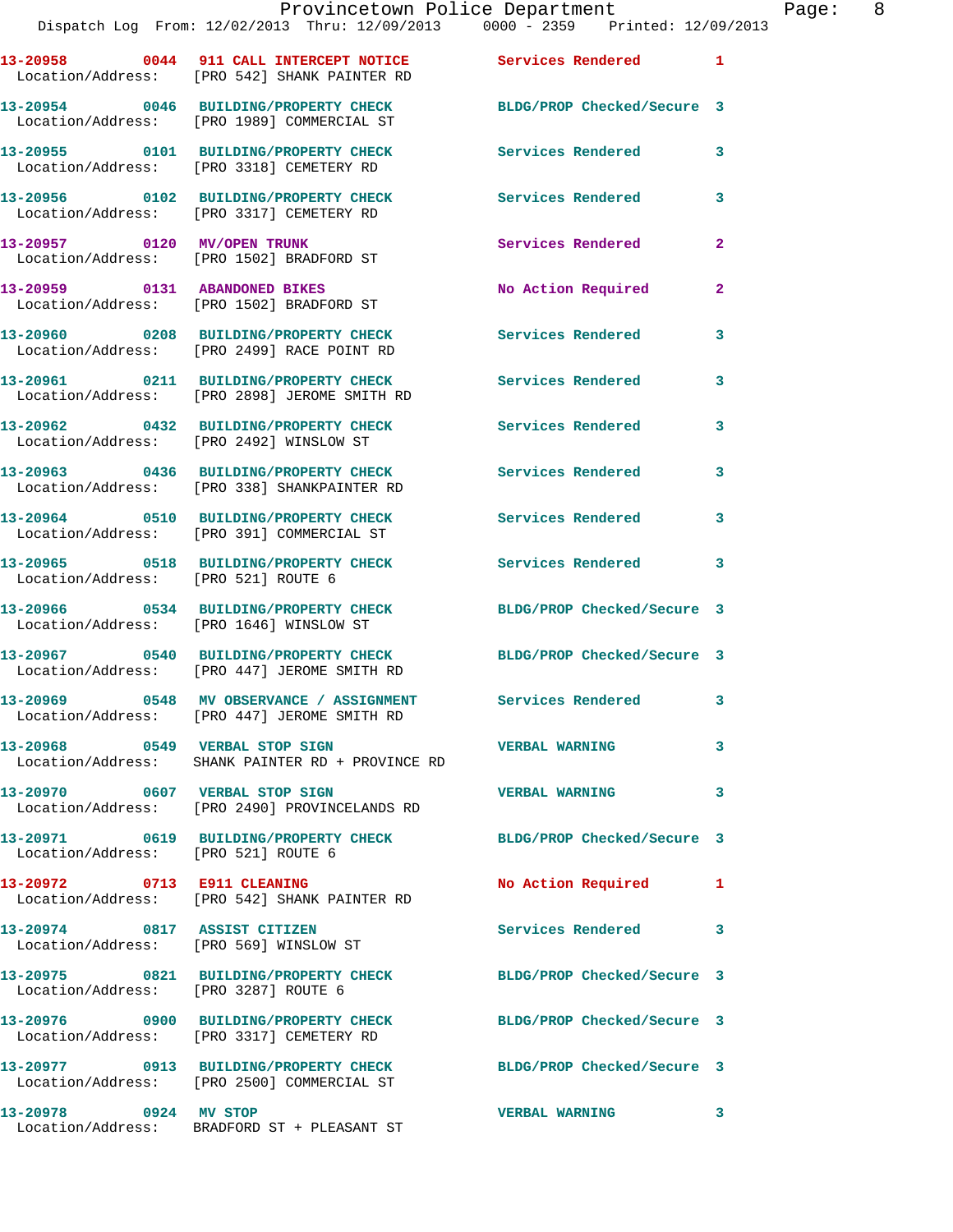|                           | 13-20979 0929 MV OBSERVANCE / ASSIGNMENT Services Rendered 3<br>Location/Address: HOWLAND ST + BRADFORD ST  |                            |                         |
|---------------------------|-------------------------------------------------------------------------------------------------------------|----------------------------|-------------------------|
|                           | 13-20980 0945 MV STOP<br>Location/Address: [PRO 540] SHANK PAINTER RD                                       | <b>VERBAL WARNING</b>      | $\mathbf{3}$            |
|                           | 13-20981 0956 BUILDING/PROPERTY CHECK BLDG/PROP Checked/Secure 3<br>Location/Address: [PRO 571] ALDEN ST    |                            |                         |
|                           | 13-20982 1024 BUILDING/PROPERTY CHECK<br>Location/Address: [PRO 526] RYDER ST                               | BLDG/PROP Checked/Secure 3 |                         |
|                           | 13-20983 1059 BUILDING/PROPERTY CHECK<br>Location/Address: [PRO 2500] COMMERCIAL ST                         | BLDG/PROP Checked/Secure 3 |                         |
|                           | 13-20984 1105 DECEASED FOX<br>Location/Address: [PRO 1564] CONWELL ST                                       | Services Rendered 2        |                         |
|                           | 13-20985 1132 BUILDING/PROPERTY CHECK<br>Location/Address: [PRO 2206] COMMERCIAL ST                         | BLDG/PROP Checked/Secure 3 |                         |
|                           | 13-20986 1222 MV OBSERVANCE / ASSIGNMENT Citation/Warning Issued 3<br>Location/Address: SHANK PAINTER RD    |                            |                         |
|                           | 13-20987 1246 MV STOP<br>Location/Address: [PRO 539] SHANK PAINTER RD                                       | <b>VERBAL WARNING</b>      | 3                       |
| 13-20989 1255 ANIMAL CALL | Location/Address: [PRO 507] PEARL ST                                                                        | <b>Services Rendered</b>   | $\overline{2}$          |
|                           | 13-20990 1257 MV OBSERVANCE / ASSIGNMENT Services Rendered<br>Location/Address: HOWLAND ST + BRADFORD ST    |                            | 3                       |
|                           | 13-20991 1304 MEDICAL EMERGENCY/DOT<br>Location/Address: [PRO 440] HARRY KEMP WAY                           | Transported to Hospital 1  |                         |
|                           | 13-20992 1317 ASSIST CITIZEN/FINGERPRINTS Services Rendered<br>Location/Address: [PRO 542] SHANK PAINTER RD |                            | 3                       |
| 13-20993 1353 MV STOP     | Location/Address: BRADFORD ST + HANCOCK ST                                                                  | <b>VERBAL WARNING</b>      | 3                       |
|                           | 13-20994 1440 MEDICAL EMERGENCY/TRANSPORT Transported to Hospital 1<br>Location/Address: OFF CONWELL ST     |                            |                         |
|                           | 13-20997 1510 LOST/FOUND PROPERTY<br>Location/Address: [PRO 1380] FRANKLIN ST                               | Services Rendered          | $\mathbf{3}$            |
|                           | 13-20996 1512 MEDICAL EMERGENCY<br>Location/Address: [PRO 395] COMMERCIAL ST                                | <b>Services Rendered</b>   | 1                       |
|                           | 13-20998 1545 MV OBSERVANCE / ASSIGNMENT Services Rendered<br>Location/Address: [PRO 2513] ROUTE 6          | $\sim$ 3                   |                         |
|                           | 13-20999 1559 MV STOP<br>Location/Address: [PRO 2513] ROUTE 6                                               | <b>VERBAL WARNING</b>      | $\overline{\mathbf{3}}$ |
|                           | 13-21000 1609 BUILDING/PROPERTY CHECK BLDG/PROP Checked/Secure 3<br>Location/Address: [PRO 564] BAYBERRY    |                            |                         |
|                           | 13-21001 1632 MV OBSERVANCE / ASSIGNMENT Services Rendered 3<br>Location/Address: BRADFORD ST + HOWLAND ST  |                            |                         |
|                           | 13-21002 1637 BUILDING/PROPERTY CHECK BLDG/PROP Checked/Secure 3<br>Location/Address: [PRO 564] BAYBERRY    |                            |                         |
|                           | Location/Address: BRADFORD ST + KENDALL LN                                                                  | <b>VERBAL WARNING</b>      | $\mathbf{3}$            |
| 13-21004 1701 MV STOP     |                                                                                                             | <b>VERBAL WARNING</b>      | $\overline{\mathbf{3}}$ |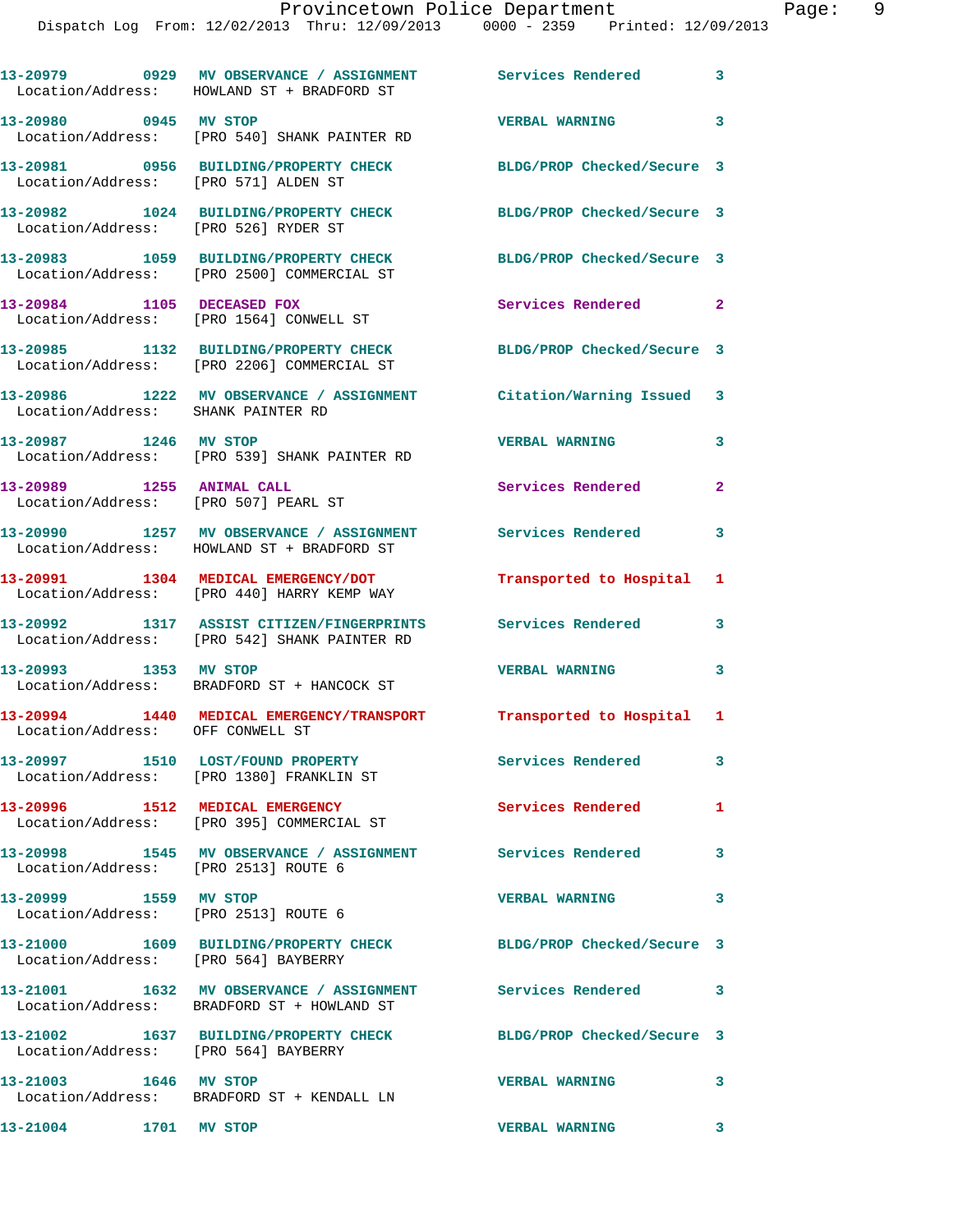|                                      | Dispatch Log From: 12/02/2013 Thru: 12/09/2013 0000 - 2359 Printed: 12/09/2013                                   | Provincetown Police Department                                                                                 |   | Page: | 10 |
|--------------------------------------|------------------------------------------------------------------------------------------------------------------|----------------------------------------------------------------------------------------------------------------|---|-------|----|
| Location/Address: [PRO 453] KILEY CT |                                                                                                                  |                                                                                                                |   |       |    |
|                                      | 13-21005 1705 BUILDING/PROPERTY CHECK BLDG/PROP Checked/Secure 3<br>Location/Address: [PRO 519] RACE POINT RD    |                                                                                                                |   |       |    |
|                                      | 13-21006 1751 SERVE SUMMONS<br>Location/Address: [PRO 542] SHANK PAINTER RD                                      | <b>Services Rendered</b>                                                                                       | 3 |       |    |
|                                      | 13-21007 1837 BUILDING/PROPERTY CHECK BLDG/PROP Checked/Secure 3<br>Location/Address: [PRO 928] FRANKLIN ST      |                                                                                                                |   |       |    |
|                                      | 13-21008 1950 ALARM - GENERAL<br>Location/Address: [PRO 440] HARRY KEMP WAY                                      | Services Rendered 1                                                                                            |   |       |    |
|                                      | 13-21009 2016 BUILDING/PROPERTY CHECK BLDG/PROP Checked/Secure 3<br>Location/Address: [PRO 1638] COMMERCIAL ST   |                                                                                                                |   |       |    |
|                                      | 13-21010 2023 REASSURANCE CHECK<br>Location/Address: [PRO 706] BAYBERRY AVE                                      | <b>Services Rendered</b>                                                                                       | 3 |       |    |
|                                      | 13-21011 2056 BUILDING/PROPERTY CHECK BLDG/PROP Checked/Secure 3<br>Location/Address: [PRO 3259] MACMILLAN       |                                                                                                                |   |       |    |
|                                      | 13-21012 2107 SERVE SUMMONS<br>Location/Address: [PRO 542] SHANK PAINTER RD                                      | Services Rendered                                                                                              | 3 |       |    |
|                                      | 13-21013 2141 WELL BEING CHECK<br>Location/Address: [PRO 144] COMMERCIAL ST                                      | Services Rendered                                                                                              | 3 |       |    |
|                                      | 13-21014 2345 BUILDING/PROPERTY CHECK BLDG/PROP Checked/Secure 3<br>Location/Address: [PRO 391] COMMERCIAL ST    |                                                                                                                |   |       |    |
| For Date: $12/06/2013$ - Friday      |                                                                                                                  |                                                                                                                |   |       |    |
|                                      | 13-21015 0006 LOBBY TRAFFIC<br>Location/Address: [PRO 542] SHANK PAINTER RD                                      | Services Rendered 2                                                                                            |   | 18    |    |
|                                      | 13-21016 0013 BUILDING/PROPERTY CHECK<br>Location/Address: [PRO 530] SHANKPAINTER RD                             | BLDG/PROP Checked/Secure 3                                                                                     |   |       |    |
| Location/Address: [PRO 433] RYDER ST | 13-21017 0038 BUILDING/PROPERTY CHECK BLDG/PROP Checked/Secure 3                                                 |                                                                                                                |   |       |    |
|                                      | 13-21019 0114 BUILDING/PROPERTY CHECK BLDG/PROP Checked/Secure 3<br>Location/Address: [PRO 2036] SHANKPAINTER RD |                                                                                                                |   |       |    |
|                                      | 13-21020 0150 BUILDING/PROPERTY CHECK BLDG/PROP Checked/Secure 3<br>Location/Address: [PRO 306] COMMERCIAL ST    |                                                                                                                |   |       |    |
|                                      | 13-21021 0150 BUILDING/PROPERTY CHECK Services Rendered<br>Location/Address: [PRO 516] RACE POINT RD             |                                                                                                                | 3 |       |    |
|                                      | 13-21022 0504 BURGLAR ALARM<br>Location/Address: [PRO 440] HARRY KEMP WAY                                        | False Alarm and the state of the state of the state of the state of the state of the state of the state of the | 1 |       |    |
|                                      | 13-21023 0524 BUILDING/PROPERTY CHECK BLDG/PROP Checked/Secure 3<br>Location/Address: [PRO 175] COMMERCIAL ST    |                                                                                                                |   |       |    |
|                                      | 13-21024 0552 BUILDING/PROPERTY CHECK BLDG/PROP Checked/Secure 3<br>Location/Address: [PRO 341] COMMERCIAL ST    |                                                                                                                |   |       |    |
|                                      | 13-21025 0603 BUILDING/PROPERTY CHECK BLDG/PROP Checked/Secure 3<br>Location/Address: [PRO 1778] SHANKPAINTER RD |                                                                                                                |   |       |    |
|                                      | 13-21026 0604 BUILDING/PROPERTY CHECK BLDG/PROP Checked/Secure 3<br>Location/Address: [PRO 2543] MACMILLAN       |                                                                                                                |   |       |    |
|                                      | 13-21027 0725 BUILDING/PROPERTY CHECK BLDG/PROP Checked/Secure 3<br>Location/Address: [PRO 2898] JEROME SMITH RD |                                                                                                                |   |       |    |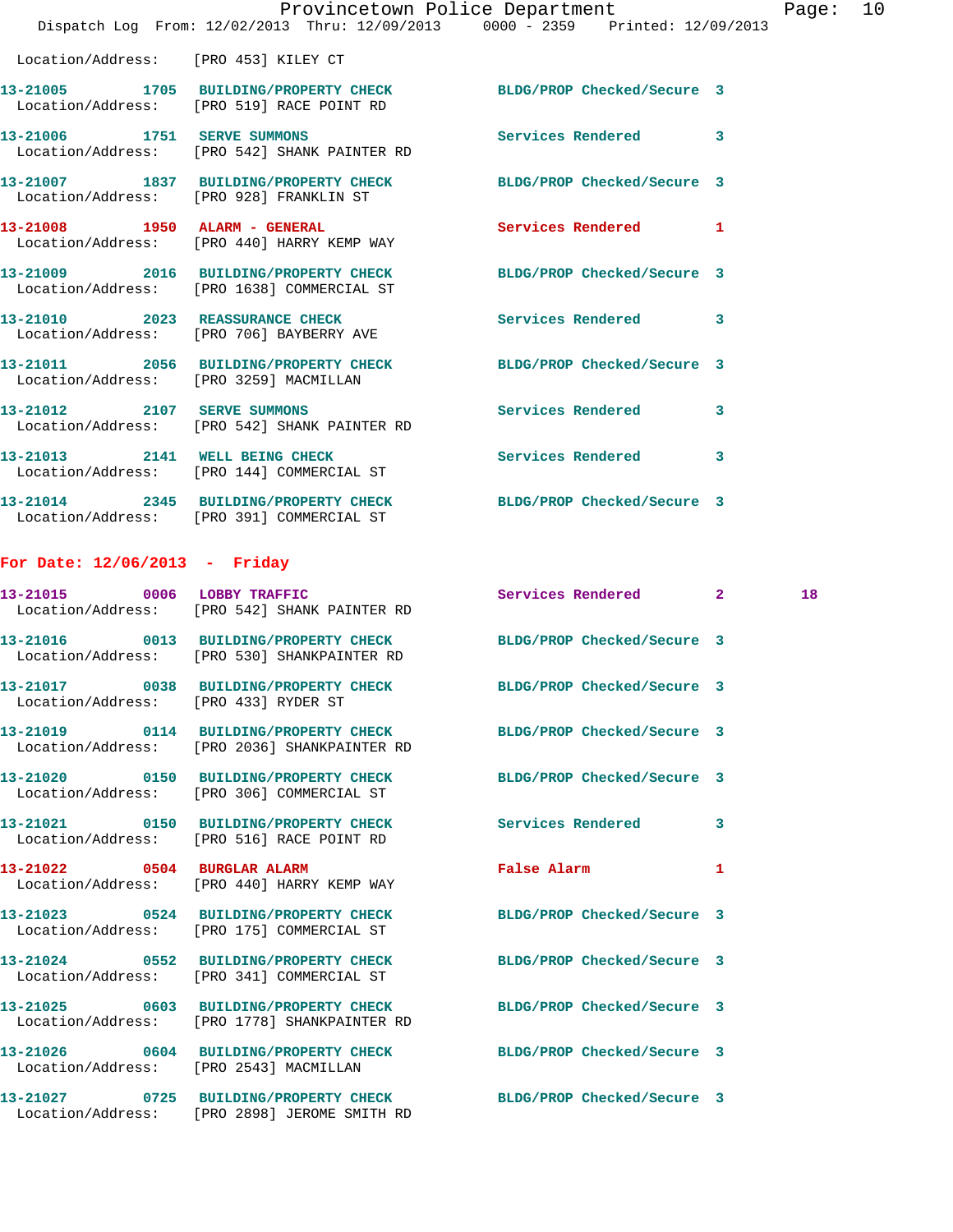|                                      | Provincetown Police Department<br>Dispatch Log From: 12/02/2013 Thru: 12/09/2013 0000 - 2359 Printed: 12/09/2013   |                            |                |
|--------------------------------------|--------------------------------------------------------------------------------------------------------------------|----------------------------|----------------|
|                                      | 13-21028 0740 BUILDING/PROPERTY CHECK BLDG/PROP Checked/Secure 3<br>Location/Address: [PRO 2483] COMMERCIAL ST     |                            |                |
| Location/Address: [PRO 3287] ROUTE 6 | 13-21029 0746 BUILDING/PROPERTY CHECK                                                                              | BLDG/PROP Checked/Secure 3 |                |
|                                      | 13-21030 0755 ASSIST CITIZEN<br>Location/Address: [PRO 569] WINSLOW ST                                             | <b>Services Rendered</b>   | 3              |
| 13-21031 0756 HAZARDS                | Location/Address: [PRO 2977] COMMERCIAL ST                                                                         | <b>Services Rendered</b>   | $\overline{a}$ |
|                                      | 13-21032 0807 BUILDING/PROPERTY CHECK BLDG/PROP Checked/Secure 3<br>Location/Address: [PRO 3318] CEMETERY RD       |                            |                |
|                                      | 13-21033 0816 BUILDING/PROPERTY CHECK BLDG/PROP Checked/Secure 3<br>Location/Address: [PRO 3259] MACMILLAN         |                            |                |
|                                      | 13-21034 0820 TOY COLLECTION<br>Location/Address: [PRO 285] COMMERCIAL ST                                          | <b>Services Rendered</b>   | 3              |
| 13-21035 0825 TOY COLLECTION         | Location/Address: [PRO 182] COMMERCIAL ST                                                                          | Services Rendered          | 3              |
|                                      | 13-21036 0831 REASSURANCE CHECK<br>Location/Address: [PRO 144] COMMERCIAL ST                                       | Transported to Hospital 1  |                |
|                                      | 13-21037 0834 BUILDING/PROPERTY CHECK<br>Location/Address: [PRO 2500] COMMERCIAL ST                                | BLDG/PROP Checked/Secure 3 |                |
|                                      | 13-21038 0841 TOY COLLECTION<br>Location/Address: [PRO 3296] SHANK PAINTER RD                                      | <b>Services Rendered</b>   | 3              |
|                                      | 13-21039 0842 TOY COLLECTION<br>Location/Address: [PRO 1778] SHANK PAINTER RD                                      | Services Rendered          | 3              |
|                                      | 13-21040 0847 TOY COLLECTION<br>Location/Address: [PRO 606] CONWELL ST                                             | <b>Services Rendered</b>   | 3              |
|                                      | 13-21042 0853 REASSURANCE CHECK<br>Location/Address: [PRO 710] BRADFORD ST                                         | <b>Services Rendered</b>   | 3              |
| 13-21043 0927 TOY COLLECTION         | Location/Address: [PRO 542] SHANK PAINTER RD                                                                       | Services Rendered          | 3              |
| 13-21044 0944 COMPLAINT              | Location/Address: [PRO 105] COMMERCIAL ST                                                                          | SPOKEN TO                  | 3              |
|                                      | 13-21045 0948 BUILDING/PROPERTY CHECK BLDG/PROP Checked/Secure 3<br>Location/Address: [PRO 3317] CEMETERY RD       |                            |                |
| 13-21046 0950 ANIMAL CALL            | Location/Address: [PRO 2645] SHANK PAINTER RD                                                                      | Services Rendered          | $\mathbf{2}$   |
|                                      | 13-21047 1009 MV OBSERVANCE / ASSIGNMENT Services Rendered<br>Location/Address: JEROME SMITH RD + SHANK PAINTER RD |                            | 3              |
| 13-21048 1026 PARK, WALK & TALK      | Location/Address: [PRO 3296] SHANK PAINTER RD                                                                      | Services Rendered          | $\mathbf{2}$   |
|                                      | 13-21049 1045 BUILDING/PROPERTY CHECK<br>Location/Address: [PRO 391] COMMERCIAL ST                                 | BLDG/PROP Checked/Secure 3 |                |
| Location/Address: [PRO 564] BAYBERRY | 13-21050 1045 BUILDING/PROPERTY CHECK                                                                              | BLDG/PROP Checked/Secure 3 |                |
| 13-21051 1129 ASSIST CITIZEN         | Location/Address: [PRO 542] SHANK PAINTER RD                                                                       | <b>Services Rendered</b>   | 3              |
|                                      | 13-21052 1203 MV ACCIDENT/MINOR                                                                                    | <b>Services Rendered</b>   | $\mathbf{1}$   |

Location/Address: [PRO 686] ATLANTIC AVE

Page: 11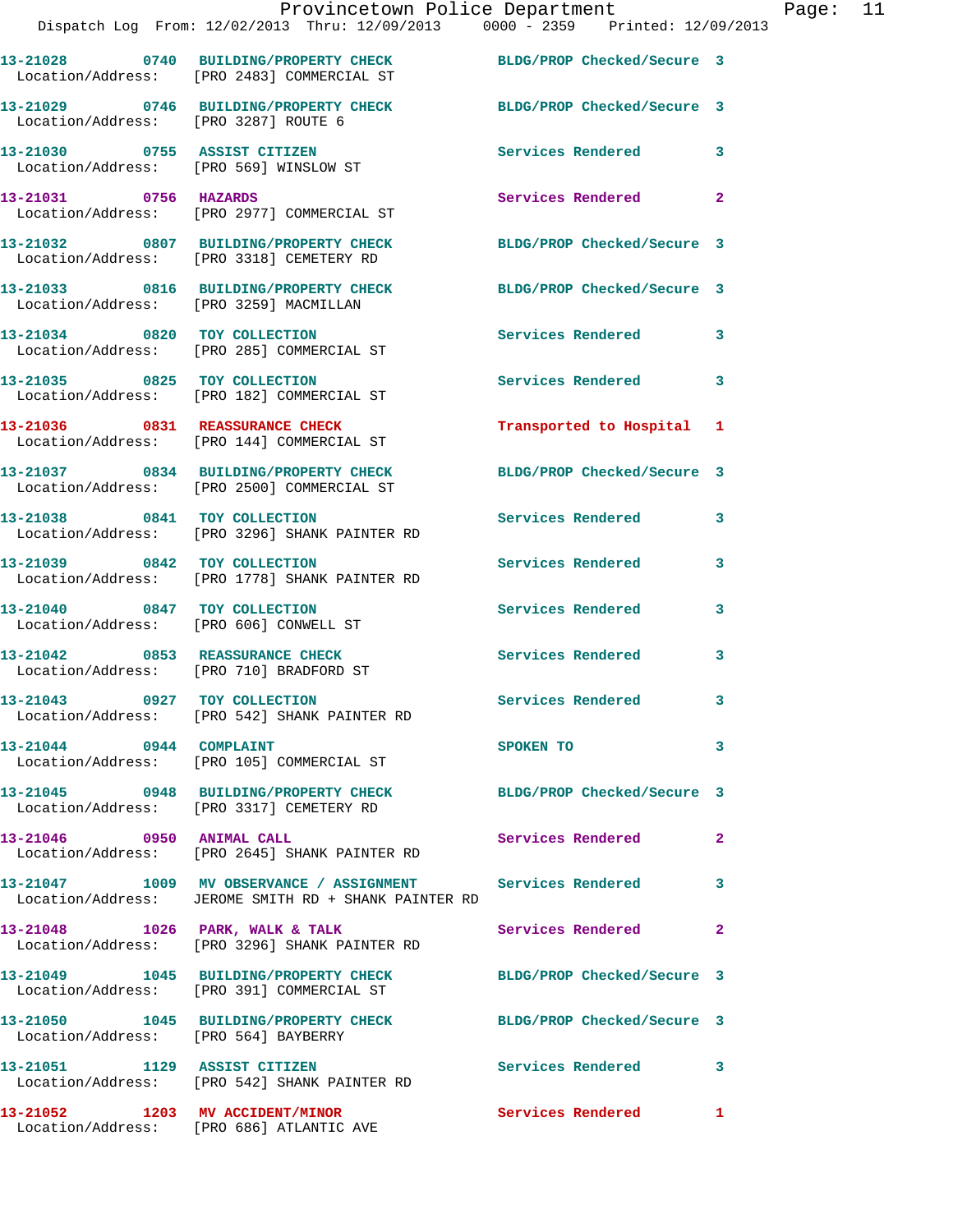|                                      | 13-21053 1215 BUILDING/PROPERTY CHECK<br>Location/Address: [PRO 75] CAPTAIN BERTIE RD                         | BLDG/PROP Checked/Secure 3 |                |
|--------------------------------------|---------------------------------------------------------------------------------------------------------------|----------------------------|----------------|
| Location/Address: [PRO 571] ALDEN ST | 13-21054 1216 BUILDING/PROPERTY CHECK                                                                         | BLDG/PROP Checked/Secure 3 |                |
| 13-21055 1246 MV STOP                | Location/Address: [PRO 63] BRADFORD ST EXT                                                                    | <b>VERBAL WARNING</b>      | 3              |
|                                      | 13-21056 1253 MV OBSERVANCE / ASSIGNMENT No Action Required<br>Location/Address: BRADFORD ST + HIGH POLE HILL |                            | 3              |
| Location: ROUTE 6 I/B                | 13-21057 1313 MV OBSERVANCE / ASSIGNMENT Services Rendered                                                    |                            | 3              |
| 13-21058 1334 MV STOP                | Location/Address: [PRO 2479] ROUTE 6                                                                          | Citation/Warning Issued 3  |                |
|                                      | 13-21059 1338 ASSIST AGENCY / MUTUAL AID<br>Location/Address: [PRO 542] SHANK PAINTER RD                      | No Action Required         | 3              |
|                                      | 13-21060 1425 MV STOP<br>Location/Address: BRADFORD ST + HOWLAND ST                                           | <b>VERBAL WARNING</b>      | 3              |
| 13-21061 1429 LOST SET OF KEYS       | Location/Address: [PRO 542] SHANK PAINTER RD                                                                  | Services Rendered 3        |                |
| 13-21062 1526 ASSIST CITIZEN         | Location/Address: [PRO 542] SHANK PAINTER RD                                                                  | Taken/Referred to Other 3  |                |
|                                      | 13-21063 1535 BUILDING/PROPERTY CHECK<br>Location/Address: [PRO 391] COMMERCIAL ST                            | Services Rendered          | 3              |
|                                      | 13-21064 1544 911 GENERAL<br>Location/Address: [PRO 542] SHANK PAINTER RD                                     | <b>Services Rendered</b>   | 1              |
| Location/Address: [PRO 564] BAYBERRY | 13-21065 1613 BUILDING/PROPERTY CHECK                                                                         | Services Rendered          | 3              |
|                                      | 13-21066 1628 MV OBSERVANCE / ASSIGNMENT Services Rendered<br>Location/Address: [PRO 2859] BRADFORD ST        |                            | 3              |
|                                      | $13-21067$ 1653 PARK, WALK & TALK<br>Location/Address: [PRO 187] COMMERCIAL ST                                | Services Rendered          | $\overline{a}$ |
| 13-21068 1729 911 GENERAL            | Location/Address: [PRO 542] SHANK PAINTER RD                                                                  | Services Rendered          | $\mathbf{1}$   |
|                                      | 13-21069 1731 MV OBSERVANCE / ASSIGNMENT<br>Location/Address: BRADFORD ST + WEST VINE ST                      | <b>Services Rendered</b>   | 3              |
|                                      | 13-21070 1733 BUILDING/PROPERTY CHECK<br>Location/Address: [PRO 1783] FRANKLIN ST                             | BLDG/PROP Checked/Secure 3 |                |
|                                      | 13-21071 1744 BUILDING/PROPERTY CHECK<br>Location/Address: [PRO 3259] MACMILLAN WHARF                         | BLDG/PROP Checked/Secure 3 |                |
|                                      | 13-21072 1758 BUILDING/PROPERTY CHECK<br>Location/Address: [PRO 2206] COMMERCIAL ST                           | BLDG/PROP Checked/Secure 3 |                |
| 13-21073 1802 PARK, WALK & TALK      | Location/Address: [PRO 112] COMMERCIAL ST                                                                     | Services Rendered          | $\mathbf{2}$   |
|                                      | 13-21074 1814 PARK, WALK & TALK<br>Location/Address: [PRO 106] COMMERCIAL ST                                  | Services Rendered          | $\mathbf{2}$   |
|                                      | 13-21075 1912 BUILDING/PROPERTY CHECK<br>Location/Address: [PRO 182] COMMERCIAL ST                            | BLDG/PROP Checked/Secure 3 |                |

**13-21076 1925 MV STOP VERBAL WARNING 3**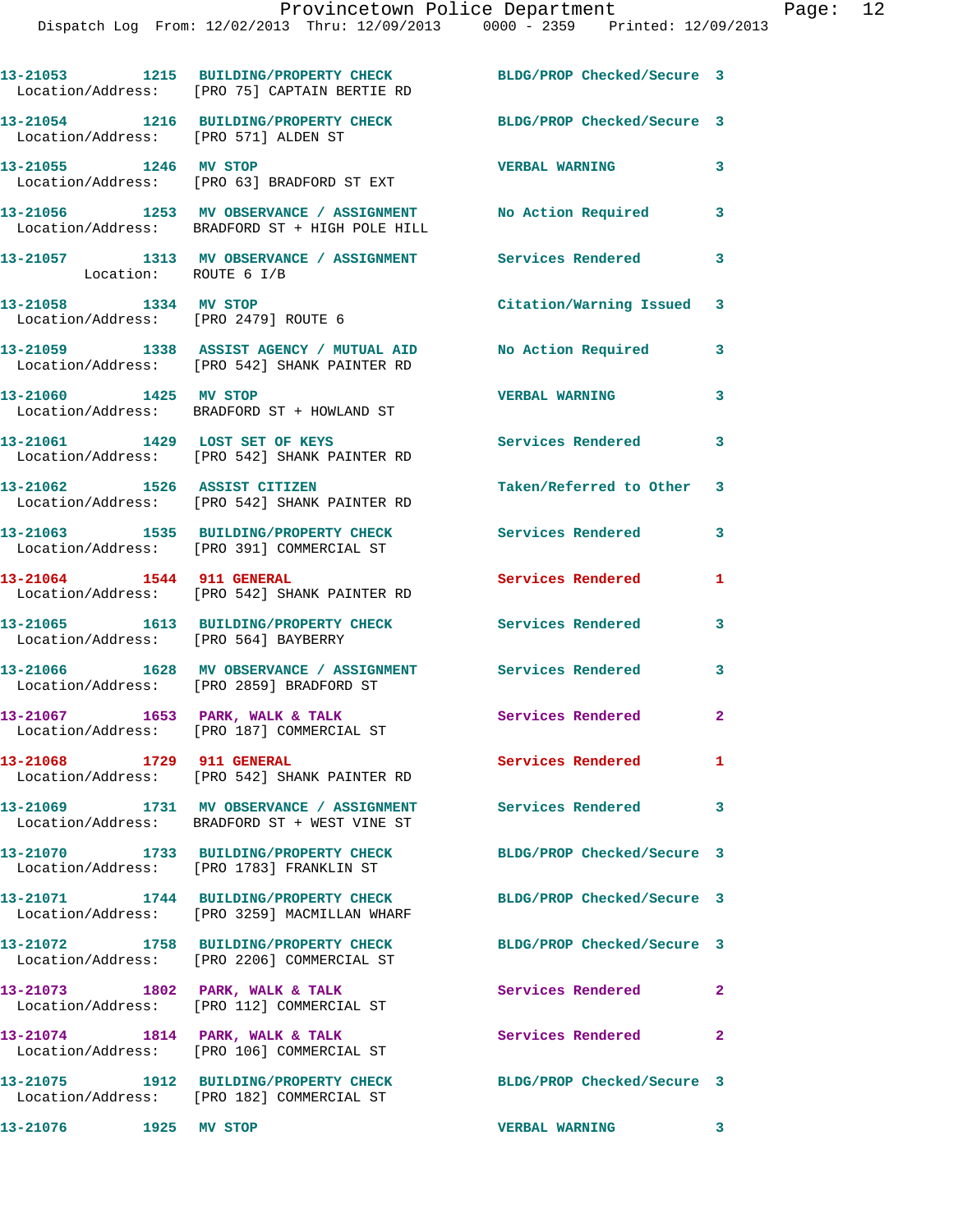|                                                                   | Dispatch Log From: 12/02/2013 Thru: 12/09/2013 0000 - 2359 Printed: 12/09/2013                                   | Provincetown Police Department |   | Page: 13 |  |
|-------------------------------------------------------------------|------------------------------------------------------------------------------------------------------------------|--------------------------------|---|----------|--|
|                                                                   | Location/Address: PILGRIM HEIGHTS RD + BRADFORD ST                                                               |                                |   |          |  |
| 13-21077 1958 MV HIT & RUN                                        | Location/Address: [PRO 356] COMMERCIAL ST                                                                        | Could Not Locate 2             |   |          |  |
| 13-21078 2000 COMPLAINT<br>Location/Address: [PRO 413] CONWELL ST |                                                                                                                  | SPOKEN TO                      | 3 |          |  |
| Location/Address: WEST VINE ST                                    | 13-21079 2113 BUILDING/PROPERTY CHECK BLDG/PROP Checked/Secure 3                                                 |                                |   |          |  |
|                                                                   | 13-21080 2154 BUILDING/PROPERTY CHECK Services Rendered 3<br>Location/Address: [PRO 338] SHANKPAINTER RD         |                                |   |          |  |
| For Date: $12/07/2013$ - Saturday                                 |                                                                                                                  |                                |   |          |  |
|                                                                   | 13-21081 0015 BUILDING/PROPERTY CHECK BLDG/PROP Checked/Secure 3<br>Location/Address: [PRO 545] SHANKPAINTER RD  |                                |   |          |  |
| 13-21082 0029 BAR CHECK                                           | Location/Address: [PRO 3225] COMMERCIAL ST                                                                       | Services Rendered 2            |   |          |  |
| Location/Address: [PRO 2543] MACMILLAN                            | 13-21083 0036 BUILDING/PROPERTY CHECK BLDG/PROP Checked/Secure 3                                                 |                                |   |          |  |
|                                                                   | 13-21084 0106 MV OBSERVANCE / ASSIGNMENT Services Rendered 3<br>Location/Address: [PRO 2577] BRADFORD ST         |                                |   |          |  |
|                                                                   | 13-21085 0149 BUILDING/PROPERTY CHECK BLDG/PROP Checked/Secure 3<br>Location/Address: [PRO 182] COMMERCIAL ST    |                                |   |          |  |
|                                                                   | 13-21086 0154 BUILDING/PROPERTY CHECK BLDG/PROP Checked/Secure 3<br>Location/Address: [PRO 175] COMMERCIAL ST    |                                |   |          |  |
|                                                                   | 13-21087 0156 BUILDING/PROPERTY CHECK BLDG/PROP Checked/Secure 3<br>Location/Address: [PRO 175] COMMERCIAL ST    |                                |   |          |  |
|                                                                   | 13-21088 0233 LOBBY TRAFFIC<br>Location/Address: [PRO 542] SHANK PAINTER RD                                      | Services Rendered 2            |   | 11       |  |
|                                                                   | 13-21089 0550 BUILDING/PROPERTY CHECK BLDG/PROP Checked/Secure 3<br>Location/Address: [PRO 530] SHANKPAINTER RD  |                                |   |          |  |
|                                                                   | 13-21090 0551 BUILDING/PROPERTY CHECK BLDG/PROP Checked/Secure 3<br>Location/Address: [PRO 530] SHANKPAINTER RD  |                                |   |          |  |
|                                                                   | 13-21091 0556 BUILDING/PROPERTY CHECK BLDG/PROP Checked/Secure 3<br>Location/Address: [PRO 341] COMMERCIAL ST    |                                |   |          |  |
|                                                                   | 13-21092 0609 MV OBSERVANCE / ASSIGNMENT BLDG/PROP Checked/Secure 3<br>Location/Address: [PRO 2577] BRADFORD ST  |                                |   |          |  |
|                                                                   | 13-21093 0631 BUILDING/PROPERTY CHECK BLDG/PROP Checked/Secure 3<br>Location/Address: [PRO 1646] WINSLOW ST      |                                |   |          |  |
| 13-21094 0631 MV STOP                                             | Location/Address: BRADFORD ST + STANDISH ST                                                                      | <b>VERBAL WARNING</b>          | 3 |          |  |
|                                                                   | 13-21095 0717 BUILDING/PROPERTY CHECK BLDG/PROP Checked/Secure 3<br>Location/Address: [PRO 2898] JEROME SMITH RD |                                |   |          |  |
| Location/Address: [PRO 526] RYDER ST                              | 13-21096 0720 BUILDING/PROPERTY CHECK BLDG/PROP Checked/Secure 3                                                 |                                |   |          |  |
|                                                                   | 13-21097 0722 ALARM - GENERAL<br>Location/Address: [PRO 2329] TELEGRAPH HILL RD                                  | False Alarm 1                  |   |          |  |
| Location/Address: [PRO 2521] ROUTE 6                              | 13-21098 0758 MV OBSERVANCE / ASSIGNMENT Services Rendered                                                       |                                | 3 |          |  |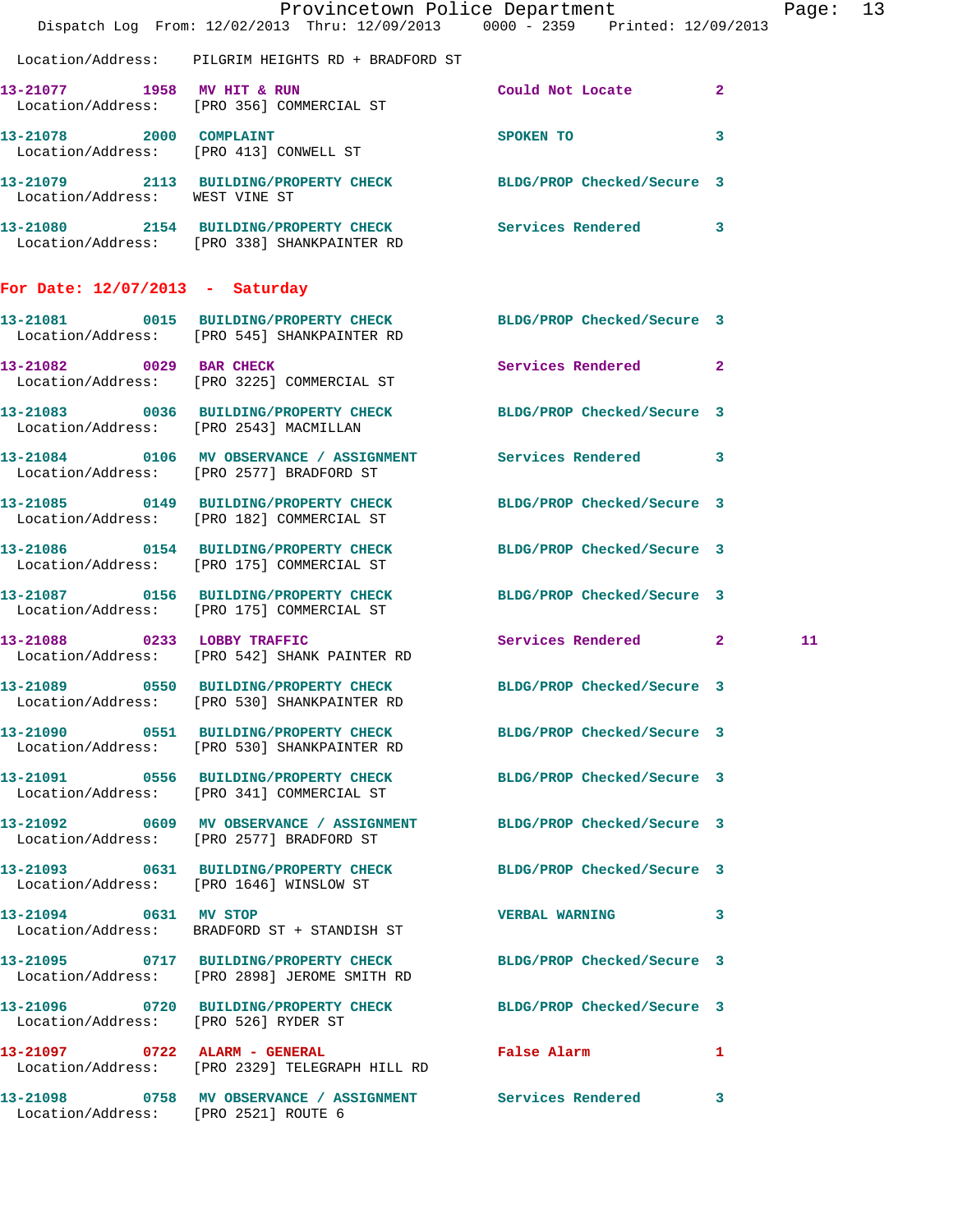|                                       | Dispatch Log From: 12/02/2013 Thru: 12/09/2013 0000 - 2359 Printed: 12/09/2013                                              | Provincetown Police Department |                | Page: 14 |  |
|---------------------------------------|-----------------------------------------------------------------------------------------------------------------------------|--------------------------------|----------------|----------|--|
|                                       | 13-21099 0800 MV OBSERVANCE / ASSIGNMENT No Action Required 3<br>Location/Address: STANDISH ST + BRADFORD ST                |                                |                |          |  |
|                                       | 13-21100 0826 HOLLY FOLLY EVENT Services Rendered 3<br>Location/Address: [PRO 356] COMMERCIAL ST                            |                                |                |          |  |
|                                       | 13-21101 0838 BUILDING/PROPERTY CHECK BLDG/PROP Checked/Secure 3<br>Location/Address: [PRO 571] ALDEN ST                    |                                |                |          |  |
|                                       | 13-21102 0850 BUILDING/PROPERTY CHECK BLDG/PROP Checked/Secure 3<br>Location/Address: [PRO 3287] ROUTE 6                    |                                |                |          |  |
|                                       | 13-21103 0918 MV OBSERVANCE / ASSIGNMENT Services Rendered 3<br>Location/Address: SHANK PAINTER RD                          |                                |                |          |  |
| Location/Address: COMMERCIAL ST       | 13-21104 0920 PARK, WALK & TALK Services Rendered                                                                           |                                | $\overline{a}$ |          |  |
| Location/Address: [PRO 1495] ALDEN ST | 13-21105 0926 PARKING COMPLAINT / GENERAL Vehicle Towed                                                                     |                                | 3              |          |  |
|                                       | 13-21106 0945 DOMESTIC DISTURBANCE Services Rendered<br>Location/Address: [PRO 1103] SHIPS WAY RD                           |                                | $\mathbf{1}$   |          |  |
|                                       | 13-21108 1008 BUILDING/PROPERTY CHECK BLDG/PROP Checked/Secure 3<br>Location/Address: [PRO 2206] COMMERCIAL ST              |                                |                |          |  |
|                                       | 13-21109 1010 PET PANTRY<br>Location/Address: [PRO 3296] SHANK PAINTER RD                                                   | Services Rendered              | 3              |          |  |
|                                       | 13-21110 1100 911 GENERAL<br>Location/Address: [PRO 674] ALDEN ST                                                           | No Action Required 1           |                |          |  |
|                                       | 13-21111 1131 PARKING COMPLAINT / GENERAL Services Rendered<br>Location/Address: [PRO 357] BRADFORD ST                      |                                | 3              |          |  |
|                                       | 13-21114 1156 MV HIT & RUN Services Rendered<br>Location/Address: [PRO 542] SHANK PAINTER RD<br>Refer To Accident: 13-78-AC |                                | $\mathbf{2}$   |          |  |
|                                       | 13-21115 1220 ATTEMPT TO STEAL BIKES<br>Location/Address: [PRO 196] COMMERCIAL ST                                           | Services Rendered              | $\mathbf{2}$   |          |  |
|                                       | 13-21117 1232 BUILDING/PROPERTY CHECK<br>Location/Address: [PRO 3317] CEMETERY RD                                           | BLDG/PROP Checked/Secure 3     |                |          |  |
|                                       | 13-21118 1233 BUILDING/PROPERTY CHECK BLDG/PROP Checked/Secure 3<br>Location/Address: [PRO 3318] CEMETERY RD                |                                |                |          |  |
|                                       | 13-21120 1251 PARK, WALK & TALK<br>Location/Address: [PRO 537] SHANK PAINTER RD                                             | Services Rendered 2            |                |          |  |
|                                       | 13-21121 1308 MV HIT & RUN<br>Location/Address: [PRO 542] SHANK PAINTER RD                                                  | Services Rendered              | $\mathbf{2}$   |          |  |
|                                       | 13-21124 1352 PARK, WALK & TALK 1988 Services Rendered<br>Location/Address: [PRO 285] COMMERCIAL ST                         |                                | $\overline{a}$ |          |  |
|                                       | 13-21125 1355 MV OBSERVANCE / ASSIGNMENT Services Rendered<br>Location/Address: BRADFORD ST + STANDISH ST                   |                                | 3              |          |  |
|                                       | 13-21126 1413 DOMESTIC DISTURBANCE Services Rendered<br>Location/Address: [PRO 1103] SHIPS WAY RD                           |                                | $\mathbf{1}$   |          |  |
|                                       | 13-21128 1432 BUILDING/PROPERTY CHECK BLDG/PROP Checked/Secure 3<br>Location/Address: [PRO 571] ALDEN ST                    |                                |                |          |  |
|                                       | 13-21129 1502 LOST PURSE/FOUND<br>Location/Address: [PRO 208] COMMERCIAL ST                                                 | Services Rendered              | 3              |          |  |
|                                       |                                                                                                                             |                                | 3              |          |  |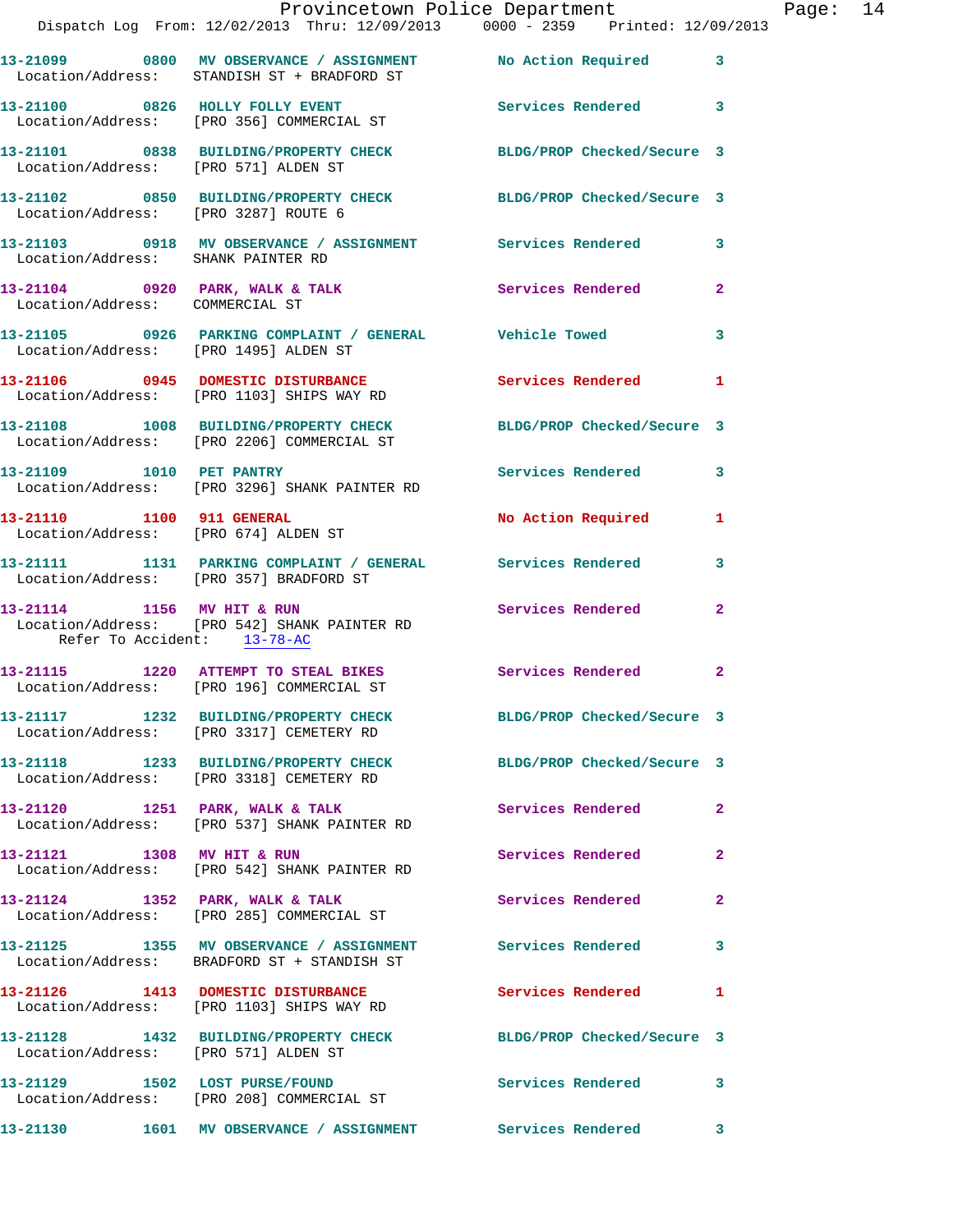|                                                           |                                                                                         | Provincetown Police Department                                                 | Page: 15 |  |
|-----------------------------------------------------------|-----------------------------------------------------------------------------------------|--------------------------------------------------------------------------------|----------|--|
|                                                           |                                                                                         | Dispatch Log From: 12/02/2013 Thru: 12/09/2013 0000 - 2359 Printed: 12/09/2013 |          |  |
|                                                           | Location/Address: BRADFORD ST + WEST VINE ST                                            |                                                                                |          |  |
|                                                           | Location/Address: [PRO 94] BRADFORD ST                                                  | 13-21131 1608 MV OBSERVANCE / ASSIGNMENT Services Rendered 3                   |          |  |
| Location/Address: MEADOW RD<br>Refer To Arrest: 13-275-AR |                                                                                         | 13-21132 1630 MV STOP/ARREST Arrest(s) Made 3                                  |          |  |
|                                                           |                                                                                         |                                                                                |          |  |
|                                                           | Location/Address: [PRO 3215] OLD ANN PAGE WAY                                           | 13-21133 1749 BUILDING/PROPERTY CHECK BLDG/PROP Checked/Secure 3               |          |  |
|                                                           | 13-21134 1759 MV ACCIDENT<br>Location/Address: WINTHROP ST + BRADFORD ST                | Services Rendered 1                                                            |          |  |
|                                                           | 13-21135 1856 MEDICAL EMERGENCY<br>Location/Address: [PRO 3176] COMMERCIAL ST           | Transported to Hospital 1                                                      |          |  |
|                                                           | 13-21136 1916 LOST PORSCHE KEY<br>Location/Address: [PRO 2391] BRADFORD ST              | Services Rendered 3                                                            |          |  |
|                                                           | Location/Address: [PRO 105] COMMERCIAL ST                                               | 13-21137 1931 PARK, WALK & TALK Services Rendered 2                            |          |  |
|                                                           | Location/Address: [PRO 542] SHANK PAINTER RD                                            | 13-21138 2032 MEDICAL EMERGENCY Services Rendered 1                            |          |  |
|                                                           | Location/Address: [PRO 3259] MACMILLAN                                                  | 13-21139 2035 BUILDING/PROPERTY CHECK BLDG/PROP Checked/Secure 3               |          |  |
|                                                           | Location/Address: [PRO 105] COMMERCIAL ST                                               | 13-21140 2039 BUILDING/PROPERTY CHECK BLDG/PROP Checked/Secure 3               |          |  |
|                                                           | 13-21141 2105 MV OBSERVANCE / ASSIGNMENT<br>Location/Address: BRADFORD ST + STANDISH ST | No Action Required 3                                                           |          |  |
| Location/Address: BRADFORD ST EXT                         |                                                                                         | 13-21142 2136 MV OBSERVANCE / ASSIGNMENT Services Rendered 3                   |          |  |
|                                                           | Location/Address: [PRO 530] SHANKPAINTER RD                                             | 13-21143 2149 BUILDING/PROPERTY CHECK BLDG/PROP Checked/Secure 3               |          |  |
|                                                           | 13-21144 2201 MEDICAL EMERGENCY<br>Location/Address: [PRO 55] BRADFORD ST               | Transported to Hospital 1                                                      |          |  |
|                                                           | Location/Address: [PRO 175] COMMERCIAL ST                                               | 13-21146 2301 BUILDING/PROPERTY CHECK BLDG/PROP Checked/Secure 3               |          |  |
|                                                           | 13-21147 2314 MEDICAL EMERGENCY<br>Location/Address: [PRO 542] SHANK PAINTER RD         | <b>Services Rendered</b> 1                                                     |          |  |
|                                                           | Location/Address: [PRO 2490] PROVINCELANDS RD                                           | 13-21149 2314 BUILDING/PROPERTY CHECK BLDG/PROP Checked/Secure 3               |          |  |
| Location/Address: [PRO 521] ROUTE 6                       |                                                                                         | 13-21148 2349 BUILDING/PROPERTY CHECK Services Rendered 3                      |          |  |
| For Date: 12/08/2013 - Sunday                             |                                                                                         |                                                                                |          |  |
| Location/Address: [PRO 444] HIGH POLE                     |                                                                                         | 13-21151 0016 BUILDING/PROPERTY CHECK BLDG/PROP Checked/Secure 3               |          |  |
|                                                           | Location/Address: [PRO 3420] JOHNSON ST                                                 | 13-21152 0040 DOMESTIC DISTURBANCE/ASSAULT Services Rendered 1                 |          |  |
|                                                           | Location/Address: [PRO 2206] COMMERCIAL ST                                              | 13-21153 0135 BUILDING/PROPERTY CHECK BLDG/PROP Checked/Secure 3               |          |  |
|                                                           | Location/Address: [PRO 391] COMMERCIAL ST                                               | 13-21154 0209 BUILDING/PROPERTY CHECK Services Rendered 3                      |          |  |
|                                                           |                                                                                         |                                                                                |          |  |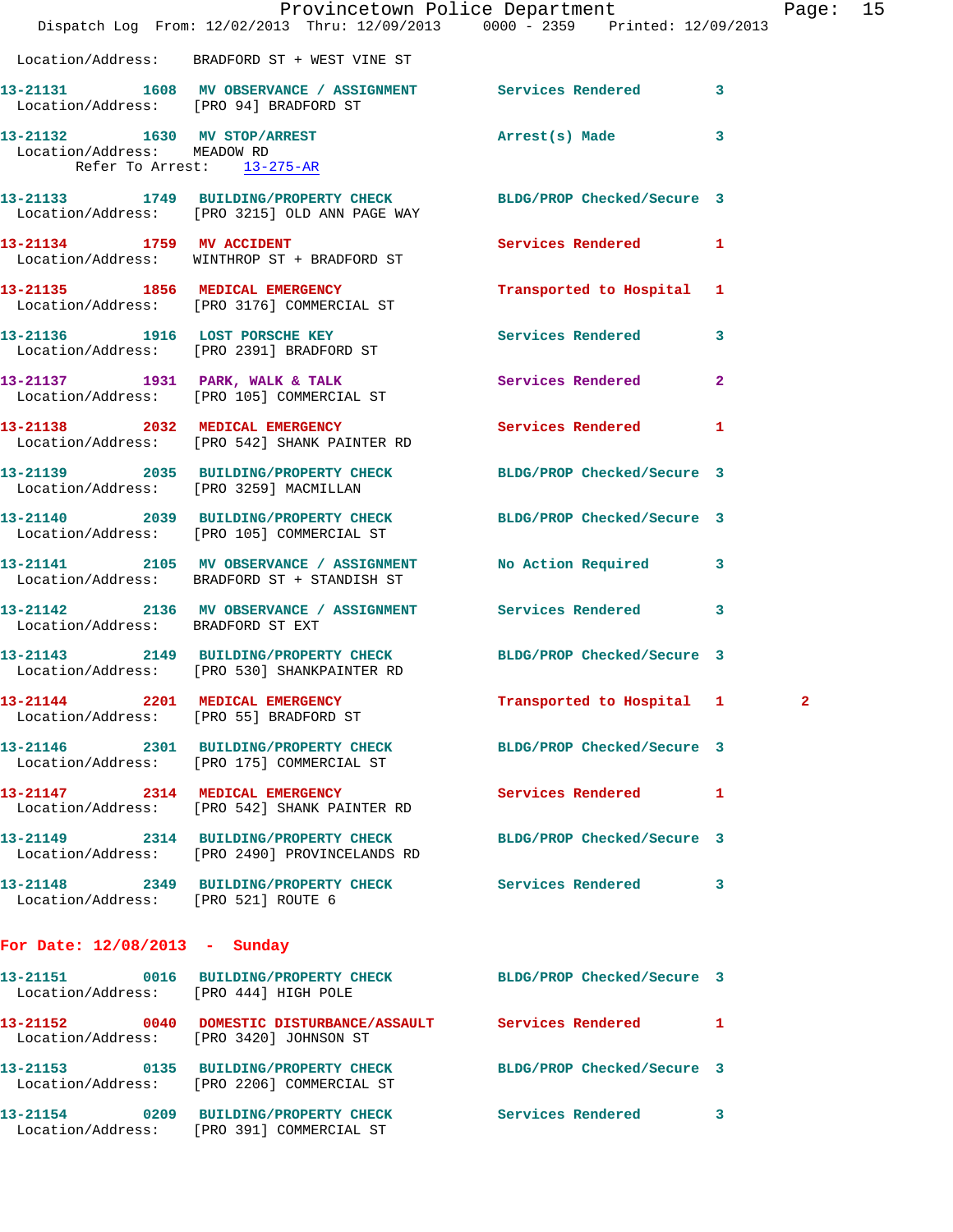| Location/Address: [PRO 433] RYDER ST                                    | 13-21155 0305 BUILDING/PROPERTY CHECK                                                                              | BLDG/PROP Checked/Secure 3 |                |
|-------------------------------------------------------------------------|--------------------------------------------------------------------------------------------------------------------|----------------------------|----------------|
|                                                                         | 13-21156 0453 BUILDING/PROPERTY CHECK<br>Location/Address: [PRO 2898] JEROME SMITH RD                              | BLDG/PROP Checked/Secure 3 |                |
| Location/Address: [PRO 2] ALDEN ST                                      | 13-21157 0514 BUILDING/PROPERTY CHECK                                                                              | BLDG/PROP Checked/Secure 3 |                |
|                                                                         | 13-21158 0804 BUILDING/PROPERTY CHECK<br>Location/Address: [PRO 1778] SHANKPAINTER RD                              | BLDG/PROP Checked/Secure 3 |                |
| Location: ROUTE 6 I/B                                                   | 13-21159 0813 MV OBSERVANCE / ASSIGNMENT Services Rendered 3                                                       |                            |                |
|                                                                         | 13-21160 0832 BUILDING/PROPERTY CHECK<br>Location/Address: [PRO 530] SHANKPAINTER RD                               | BLDG/PROP Checked/Secure 3 |                |
| 13-21161 0837 MV STOP                                                   | Location/Address: [PRO 2519] ROUTE 6                                                                               | <b>VERBAL WARNING</b>      | 3              |
|                                                                         | 13-21162 0843 BUILDING/PROPERTY CHECK<br>Location/Address: [PRO 519] RACE POINT RD                                 | BLDG/PROP Checked/Secure 3 |                |
|                                                                         | 13-21163 0846 BUILDING/PROPERTY CHECK<br>Location/Address: [PRO 2206] COMMERCIAL ST                                | BLDG/PROP Checked/Secure 3 |                |
|                                                                         | 13-21164 0917 BUILDING/PROPERTY CHECK<br>Location/Address: [PRO 2494] BRADFORD ST                                  | BLDG/PROP Checked/Secure 3 |                |
| 13-21165 0940 MV DISABLED                                               | Location/Address: [PRO 3912] SHANKPAINTER RD                                                                       | Services Rendered          | $\mathbf{2}$   |
|                                                                         | 13-21167 0953 ASSIST CITIZEN<br>Location/Address: [PRO 999] MONTELLO ST                                            | <b>Services Rendered</b>   | 3              |
|                                                                         | 13-21168 1019 MV OBSERVANCE / ASSIGNMENT Services Rendered<br>Location/Address: SHANK PAINTER RD + JEROME SMITH RD |                            | 3              |
|                                                                         | 13-21169 1116 FOUND BIKE<br>Location/Address: [PRO 542] SHANK PAINTER RD                                           | <b>Services Rendered</b>   | 3              |
| 13-21170 1125 PARK, WALK & TALK<br>Location/Address: [PRO 3287] ROUTE 6 |                                                                                                                    | Services Rendered          | $\mathbf{2}$   |
| 13-21171 1156 COMMERCIAL /BURG<br>Location/Address: HOWLAND ST          |                                                                                                                    | <b>False Alarm</b>         | $\mathbf{1}$   |
| Location/Address: [PRO 3259] MACMILLAN                                  | 13-21172 1249 BUILDING/PROPERTY CHECK                                                                              | BLDG/PROP Checked/Secure 3 |                |
|                                                                         | 13-21174 1256 MV OBSERVANCE / ASSIGNMENT Services Rendered<br>Location/Address: STANDISH ST + BRADFORD ST          |                            | 3              |
|                                                                         | 13-21175 1259 BUILDING/PROPERTY CHECK<br>Location/Address: [PRO 175] COMMERCIAL ST                                 | BLDG/PROP Checked/Secure 3 |                |
| Location/Address: [PRO 564] BAYBERRY                                    | 13-21176 1332 BUILDING/PROPERTY CHECK                                                                              | BLDG/PROP Checked/Secure 3 |                |
|                                                                         | 13-21177 1342 BUILDING/PROPERTY CHECK<br>Location/Address: [PRO 733] BRADFORD ST                                   | BLDG/PROP Checked/Secure 3 |                |
|                                                                         | 13-21178 1355 BUILDING/PROPERTY CHECK<br>Location/Address: [PRO 182] COMMERCIAL ST                                 | BLDG/PROP Checked/Secure 3 |                |
| 13-21179 1359 MV STOP                                                   | Location/Address: CARVER CT + COMMERCIAL ST                                                                        | Citation/Warning Issued 3  |                |
| 13-21180 1401 ALARM - GENERAL                                           |                                                                                                                    | False Alarm                | $\blacksquare$ |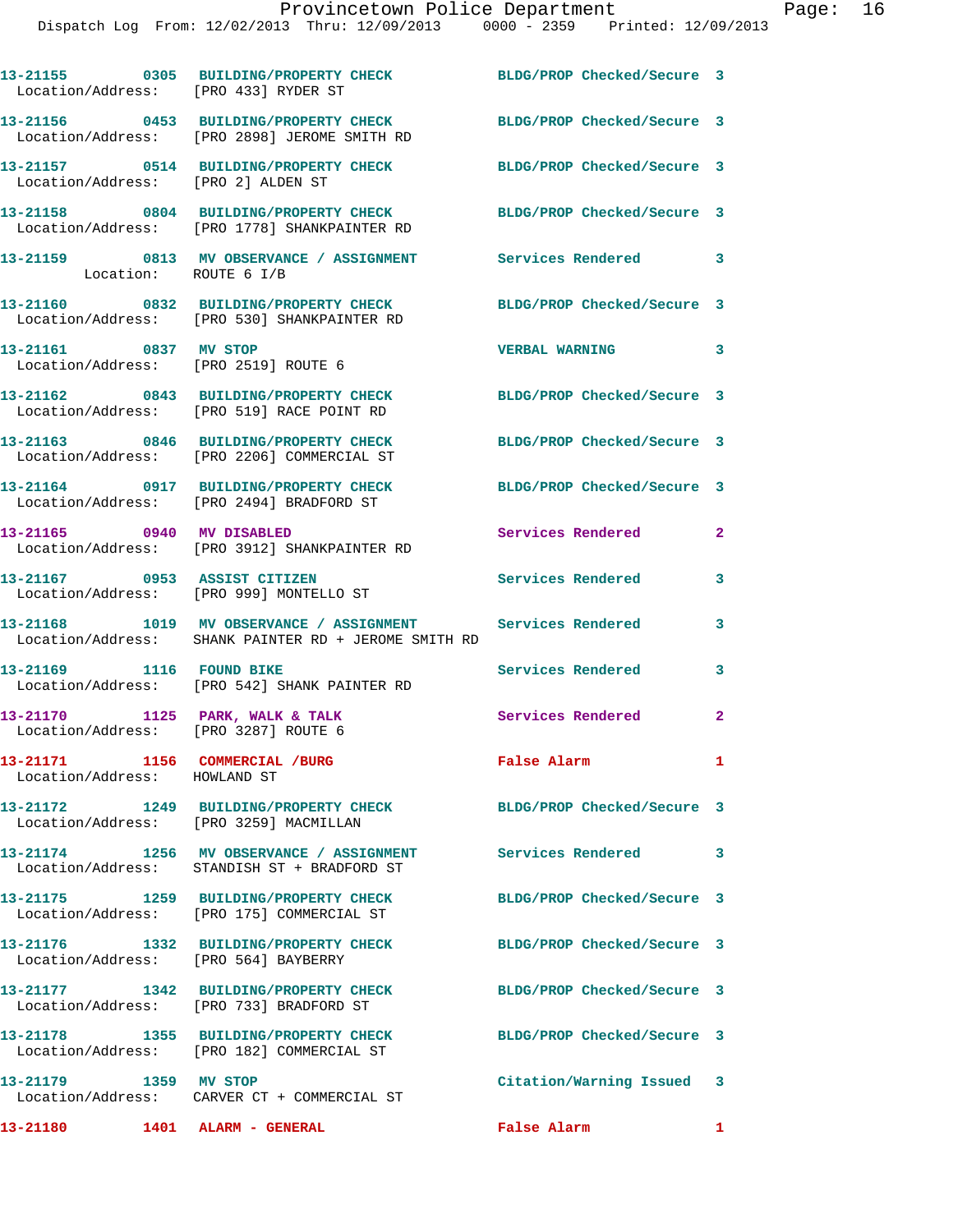|                                       | Provincetown Police Department<br>Dispatch Log From: 12/02/2013 Thru: 12/09/2013 0000 - 2359 Printed: 12/09/2013       |                            |              | Page: 17 |  |
|---------------------------------------|------------------------------------------------------------------------------------------------------------------------|----------------------------|--------------|----------|--|
|                                       | Location/Address: [PRO 440] HARRY KEMP WAY                                                                             |                            |              |          |  |
|                                       | 13-21181 1422 LOBBY TRAFFIC<br>Location/Address: [PRO 542] SHANK PAINTER RD                                            | Services Rendered 2        |              | 10       |  |
|                                       | 13-21182 1501 STAFF IN SCHOOL                                                                                          | Services Rendered 3        |              |          |  |
|                                       | 13-21183 1505 PARK, WALK & TALK ST Services Rendered 2<br>Location/Address: [PRO 2759] COMMERCIAL ST                   |                            |              |          |  |
|                                       | 13-21184 1509 ALARM - GENERAL<br>Location/Address: [PRO 1650] BRADFORD ST EXT                                          | Services Rendered 1        |              |          |  |
|                                       | 13-21185   1545   BUILDING/PROPERTY CHECK   BLDG/PROP Checked/Secure   3<br>Location/Address: [PRO 2500] COMMERCIAL ST |                            |              |          |  |
|                                       | 13-21186 1605 BUILDING/PROPERTY CHECK BLDG/PROP Checked/Secure 3<br>Location/Address: [PRO 3259] MACMILLAN             |                            |              |          |  |
|                                       | 13-21187 1613 MV OBSERVANCE / ASSIGNMENT Services Rendered 3<br>Location/Address: [PRO 2952] SHANKPAINTER RD           |                            |              |          |  |
|                                       | 13-21188 1617 PARK, WALK & TALK 5 Services Rendered 2<br>Location/Address: [PRO 106] COMMERCIAL ST                     |                            |              |          |  |
|                                       | 13-21189 1627 MV STOP<br>Location: [PRO 3672] TOWN LINE                                                                | VERBAL WARNING 3           |              |          |  |
|                                       | 13-21190 1748 BUILDING/PROPERTY CHECK BLDG/PROP Checked/Secure 3<br>Location/Address: [PRO 519] RACE POINT RD          |                            |              |          |  |
| 13-21191 1750 FOLLOW UP               | Location/Address: [PRO 1103] SHIPS WAY RD                                                                              | Services Rendered 2        |              |          |  |
| Location/Address: COMMERCIAL ST       | 13-21192 1821 ASSIST CITIZEN                                                                                           | Services Rendered 3        |              |          |  |
|                                       | 13-21193 1842 MV OBSERVANCE / ASSIGNMENT Services Rendered 3<br>Location/Address: [PRO 63] BRADFORD ST EXT             |                            |              |          |  |
|                                       | 13-21194 1920 FOUND DOG/RETURNED<br>Location/Address: NICKERSON ST + BRADFORD ST                                       | Services Rendered 2        |              |          |  |
|                                       | 13-21195 1927 ANIMAL CALL<br>Location/Address: [PRO 357] COMMERCIAL ST                                                 | Could Not Locate           | $\mathbf{2}$ |          |  |
|                                       | 13-21196    1930    DRONE LAUNCH<br>Location/Address: [PRO 2577] BRADFORD ST                                           | Services Rendered          | $\mathbf{2}$ |          |  |
|                                       | 13-21197 1934 BUILDING/PROPERTY CHECK<br>Location/Address: [PRO 3259] MACMILLAN                                        | BLDG/PROP Checked/Secure 3 |              |          |  |
|                                       | 13-21198 1951 PARK, WALK & TALK<br>Location/Address: [PRO 105] COMMERCIAL ST                                           | Services Rendered 2        |              |          |  |
|                                       | 13-21199 2006 BUILDING/PROPERTY CHECK BLDG/PROP Checked/Secure 3<br>Location/Address: [PRO 530] SHANKPAINTER RD        |                            |              |          |  |
|                                       | 13-21200 2037 MV OBSERVANCE / ASSIGNMENT<br>Location/Address: HIGH POLE HL + BRADFORD ST                               | No Action Required 3       |              |          |  |
|                                       | 13-21201 2103 BUILDING/PROPERTY CHECK BLDG/PROP Checked/Secure 3<br>Location/Address: [PRO 1778] SHANKPAINTER RD       |                            |              |          |  |
|                                       | 13-21202 2126 BUILDING/PROPERTY CHECK BLDG/PROP Checked/Secure 3<br>Location/Address: [PRO 306] COMMERCIAL ST          |                            |              |          |  |
| Location/Address: [PRO 444] HIGH POLE | 13-21204 2326 BUILDING/PROPERTY CHECK BLDG/PROP Checked/Secure 3                                                       |                            |              |          |  |